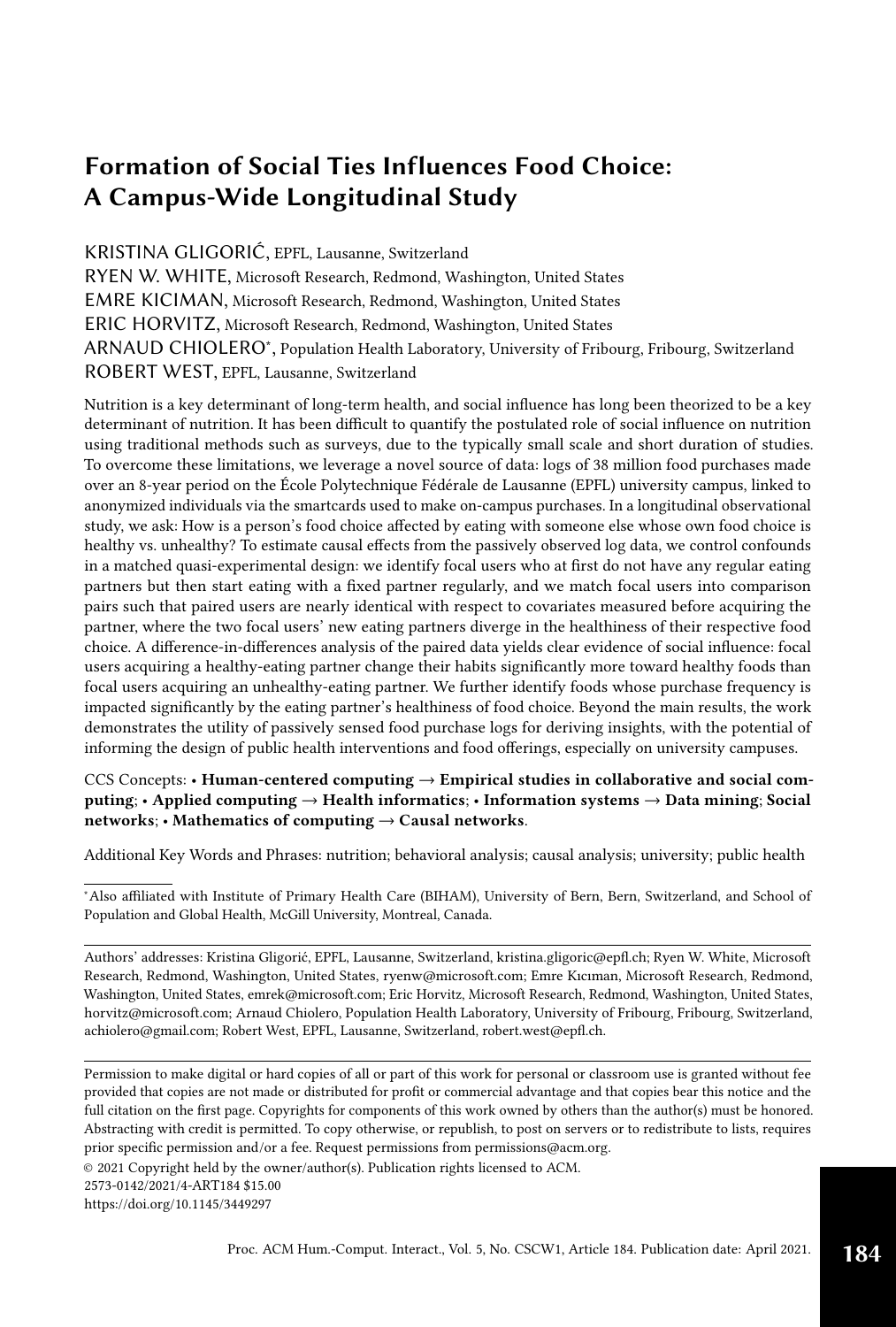#### ACM Reference Format:

Kristina Gligorić, Ryen W. White, Emre Kıcıman, Eric Horvitz, Arnaud Chiolero, and Robert West. 2021. Formation of Social Ties Influences Food Choice: A Campus-Wide Longitudinal Study. Proc. ACM Hum.- Comput. Interact. 5, CSCW1, Article 184 (April 2021), [25](#page-24-0) pages.<https://doi.org/10.1145/3449297>

## 1 INTRODUCTION

Nutrition plays a key role in people's daily lives and is a major determinant of long-term health [\[27,](#page-21-0) [33\]](#page-21-1). Interventions and policies that promote healthier diets are therefore important public health priorities [\[87\]](#page-24-1). In designing such interventions, situational food norms, including social influences, play a prominent role, as they are theorized to have a powerful effect on food intake [\[18,](#page-21-2) [38,](#page-22-0) [39,](#page-22-1) [52,](#page-22-2) [76\]](#page-23-0).

Despite the postulated importance of social factors, measuring how dietary behaviors are affected by the behaviors of others remains challenging. On the one hand, experimental studies to date have been limited to observing people in small-scale scenarios with a short duration [\[62,](#page-23-1) [63\]](#page-23-2). On the other hand, observational studies have relied on survey-based methods [\[16\]](#page-21-3), employing questionnaires [\[88\]](#page-24-2) and personal food journals [\[19,](#page-21-4) [20\]](#page-21-5), which are costly to organize and prone to biases [\[11\]](#page-20-0).

Furthermore, making causal inferences regarding the influence of social ties on food intake faces the challenge of numerous confounding factors. Although similarities in diet and eating behaviors among persons connected via social links (e.g., friends, family and peers) have been observed in a number of experimental and survey-based studies [\[30,](#page-21-6) [36,](#page-22-3) [49,](#page-22-4) [58,](#page-23-3) [71,](#page-23-4) [77\]](#page-23-5), it is not clear whether the similarity in the consumption patterns arises from social influence, or if confounding factors, such as self-selection in tie formation (homophily) and environmental influences, can explain the similarity [\[4,](#page-20-1) [45,](#page-22-5) [73,](#page-23-6) [74\]](#page-23-7). In real-world settings, it remains challenging to measure and disentangle properties that are relevant in the context of food consumption, such as attributes of the individuals and of the environment (e.g., food options available in different locations and settings). Researchers have only recently been addressing this gap by studying social media and other digital traces of human behavior in the context of food consumption [\[1,](#page-20-2) [14,](#page-21-7) [57\]](#page-22-6).

In order to shed new light on the influence of social factors on food choice, we harness a novel data source: logs of 38 million food purchases made over an eight-year period on a major university campus, linked to anonymized individuals (students and staff) via the smartcards they use to make on-campus purchases. The large scale and long duration of the data enables studies with greater statistical power, compared to prior setups, and allows for reducing the influence of confounding factors, and thus for identifying the causal effect of social influence, by carefully selecting a suitable subset of individuals whose food choice behaviors are monitored throughout the individuals' long-term transaction histories.

Based on this dataset, we design a longitudinal observational study to address the question of how a person's food choice is affected by eating with someone else whose own food choice is healthy vs. unhealthy. To estimate causal effects from the passively observed log data, we control confounds in a matched quasi-experimental design. where we identify focal users who at first do not have any regular eating partners but then start eating with a fixed partner regularly, and we match focal users into comparison pairs such that paired focal users are nearly identical with respect to covariates measured before acquiring the eating partner, but the two focal users' new eating partners diverge in the healthiness of their respective food choice.

Research questions. Specifically, we seek to answer the following questions:

(1) How is the overall healthiness of a focal person's food choice affected by the healthiness of an eating partner's food choice? Does the focal person's food choice change, and if so, in what direction?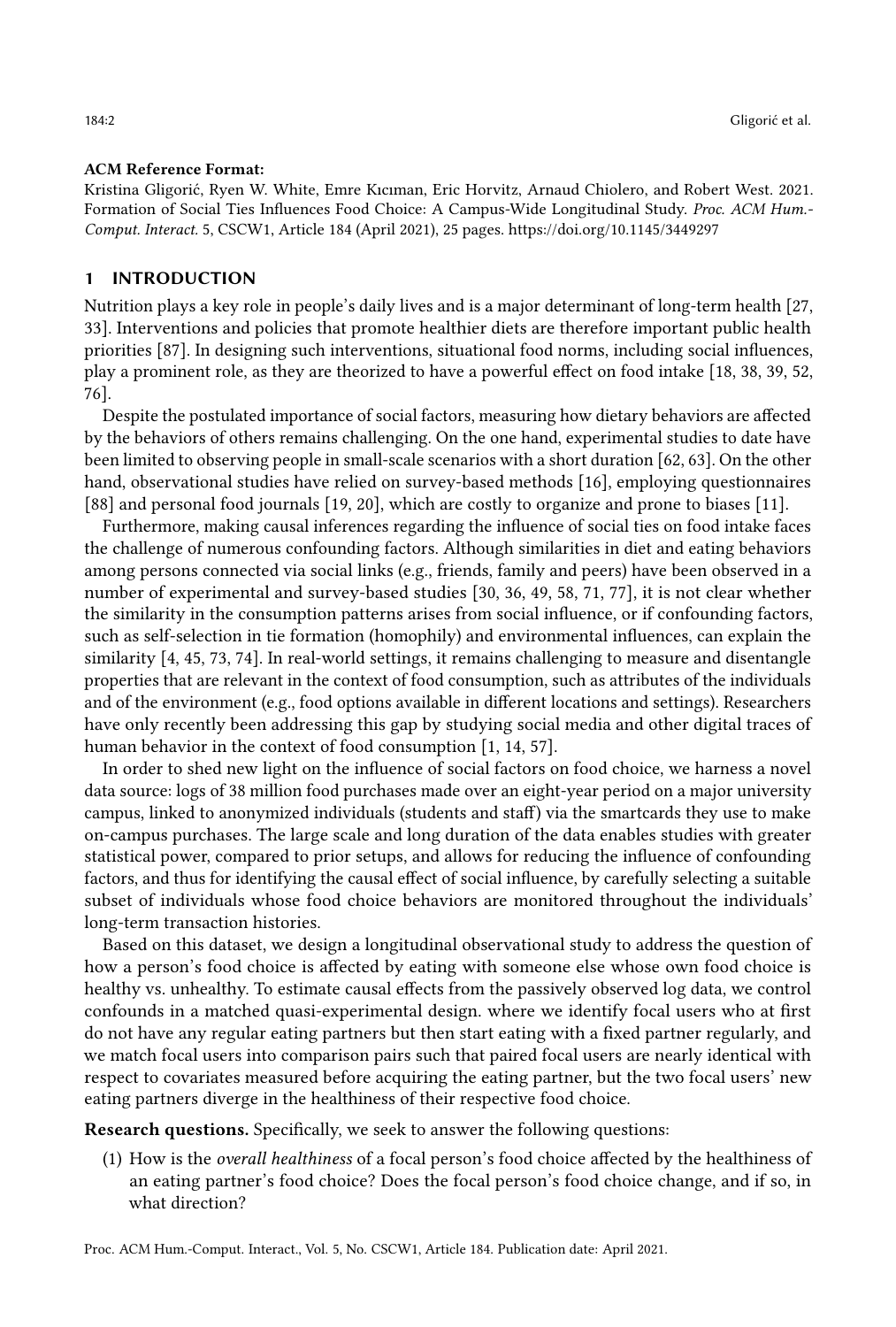- 
- (2) How is a focal person's choice of specific food categories affected by the healthiness of an eating partner's food choice? Does the distribution over food categories change, and if so, what items are purchased more, and what items less?

Summary of main findings. Regarding question 1, we observe that, when a focal person acquires a new eating partner, the healthiness of the focal user's food choice shifts significantly in the direction of their new eating partner's dietary patterns. In a difference-in-differences analysis of 415 comparison pairs of focal persons (identified among a total of around 39,000 persons in eight years' worth of log data), which carefully controls for a number of confounding covariates, we find clear evidence of social influence: focal persons acquiring a healthy-eating partner change their habits significantly more in the direction of healthy foods than focal persons acquiring an unhealthy-eating partner. We quantify the robustness of this finding in a sensitivity analysis, and we provide further evidence by observing a dose–response relationship between the difference in exposures and the difference in effects.

Regarding question 2, we observe that focal persons who start eating with healthy-eating partners show an increase in the purchase of coffee and lunch meals, items generally purchased in large numbers, with the strongest effect. On the other hand, items purchased at higher rates by the matched counterparts, who start eating with unhealthy-eating partners, loosely form a cluster of potentially unhealthy items that should not be eaten in large quantities (soft drinks, drinks from vending machines, condiments, pizza, kebabs, and crêpes).

Implications. Students and staff consume large amounts of food on campuses, daily and globally. The present work shows the value of employing novel methods relying on population-scale digital traces to measure social influence on food choice behaviors in this context. The derived insights have the potential to support interventions aimed at encouraging more healthy and sustainable dietary habits in university environments and beyond.

# 2 RELATED WORK

#### 2.1 Social influence and diet

Social influence on dietary habits is an active area of research [\[39,](#page-22-1) [76\]](#page-23-0). Food consumption has been found to be influenced by eating with others [\[38\]](#page-22-0), and the food choices of others, including people one does not know, have been observed to influence food choices, even when not consciously recognized [\[17,](#page-21-8) [62\]](#page-23-1). Particular attention has been given to understanding the governing psychological mechanisms, including the seeking of dish uniformity driven by the goal of regret minimization, or the seeking of dish variety driven by self-presentation [\[5,](#page-20-3) [26,](#page-21-9) [53\]](#page-22-7).

Although the underlying mechanisms are not fully understood, uniformity seeking is observed across a range of studies. For example, it is observed that the quantity dimension is used to communicate gender identity, and the food-type dimension to ingratiate the co-eater's preferences by matching the other's presumed choice, following gender-based stereotypes about food [\[13\]](#page-21-10). Such social norms, including the influence of peers, have tremendous potential for understanding dietary patterns and designing public health interventions [\[18,](#page-21-2) [52,](#page-22-2) [61,](#page-23-8) [63\]](#page-23-2).

In our work, we monitor behaviors outside of experimental setups. While previous efforts in this area have focused on specific behaviors (e.g., buying a dessert or not), having access to a multiyear history of all transactions made on a large campus allows us to observe behavioral changes for longer time periods and in a more fine-grained way, by measuring a wide set of purchasing behaviors that occur in the real world.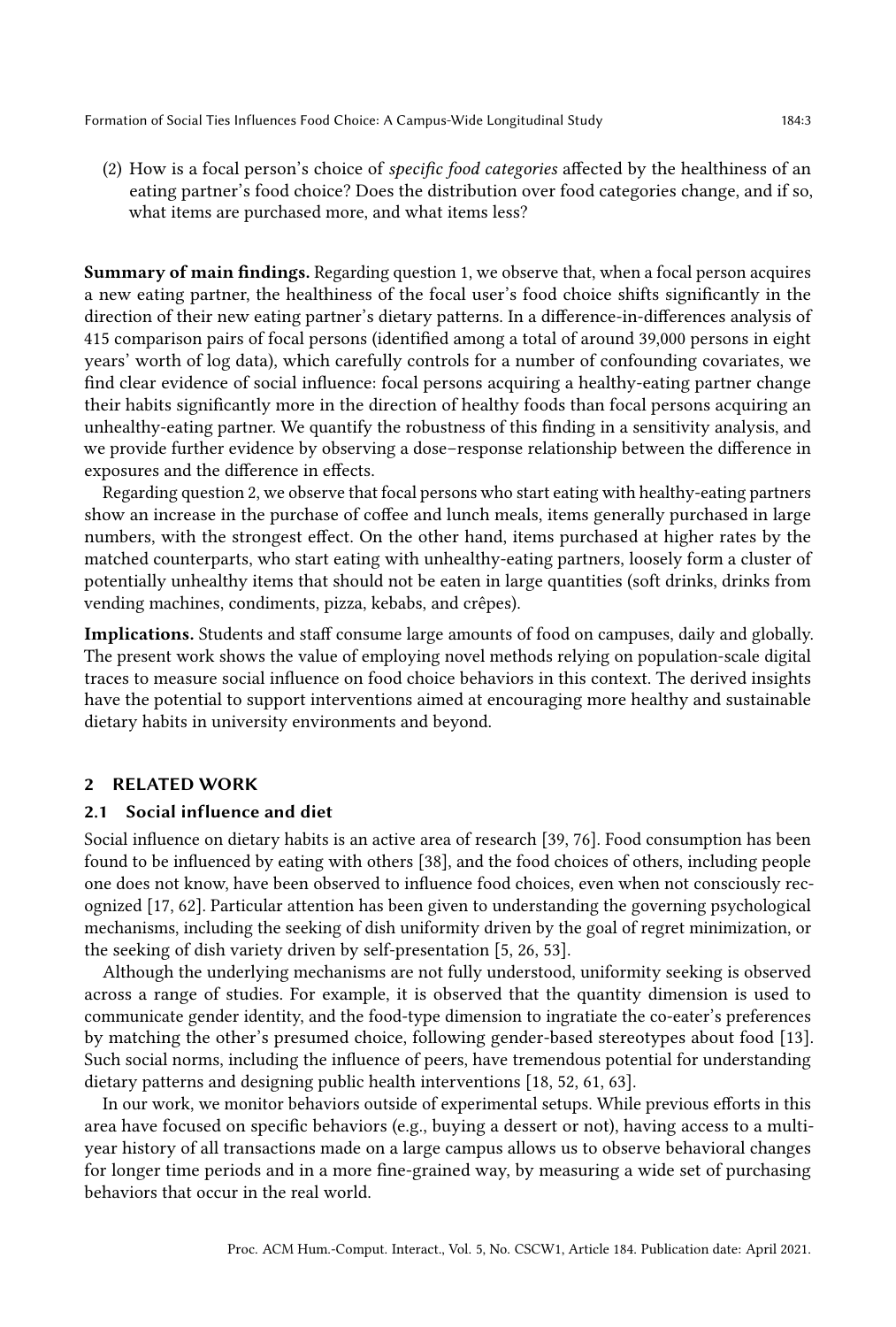### 2.2 The special case of children and adolescents

A large fraction of the transactions recorded in our logs were made by students, i.e., adolescents and young adults. Focusing on similar age groups, social influence in dietary habits has been examined in the context of school children [\[9,](#page-20-4) [30,](#page-21-6) [58,](#page-23-3) [71\]](#page-23-4) and adolescents [\[24,](#page-21-11) [25,](#page-21-12) [77\]](#page-23-5), who are theorized to be most susceptible to social pressures. In particular, effects of peer influence have been observed in children and adolescents' diets as well as activity patterns [\[6,](#page-20-5) [70\]](#page-23-9).

Systematic reviews of social network analyses of young people's eating behaviors and body weight reveal consistent evidence that school friends are significantly similar in terms of their body mass index. Friends with the highest body mass index appear to be most similar [\[32\]](#page-21-13). Prior work further reveals that the family context is essential when implementing healthy eating interventions, as parents, not friends, are the most prominent influencers of adolescents' healthy eating [\[43,](#page-22-8) [59\]](#page-23-10).

#### 2.3 Contagiousness of unhealthy behavior

Previous work has particularly been focused on unhealthy behaviors and their contagious effects, observing that obesity [\[16\]](#page-21-3), overeating [\[50\]](#page-22-9), fast food [\[81\]](#page-23-11), high-fat [\[29,](#page-21-14) [37\]](#page-22-10), and alcohol and snack consumption [\[56,](#page-22-11) [88\]](#page-24-2) are contagious. In fact, the strongest evidence of social influence in food choices has been found for unhealthy behaviors (e.g., snack foods) [\[10,](#page-20-6) [22\]](#page-21-15). Beyond food consumption, peer influence and social norms have been observed to play a role in unhealthy weight-control behaviors among adolescent girls: self-induced vomiting, laxatives, diet pills, and fasting were all shown to be contagious among adolescent girls [\[28\]](#page-21-16). A rich literature exists on tackling the problem of unhealthy behaviors through interventions with the goal of promoting healthy dietary habits and physical activity [\[31\]](#page-21-17), losing weight [\[41\]](#page-22-12), reducing the risk of chronic illnesses [\[34\]](#page-22-13), and reducing food waste [\[60\]](#page-23-12).

There is a heated debate about whether unhealthy behaviors are indeed contagious, or whether the observed similarities should instead be attributed to homophily, i.e., people's tendency to form ties with others who are similar to oneself to begin with. Disentangling social influence from homophily poses a fundamental challenge. Without strong assumptions about the structure of ties or the ability to measure confounding factors, homophily and contagion are generically confounded (i.e., the effect of social influence cannot be identified) [\[4,](#page-20-1) [73,](#page-23-6) [74\]](#page-23-7).

Our work attempts to minimize the effect of confounding variables in previously infeasible ways. Based on the rich transaction data, we measure a set of relevant confounding variables and carefully control for them in our quasi-experimental setup.

#### 2.4 Nutrition monitoring and modeling based on digital traces

Social media has emerged as a promising source of data for studies on monitoring food consumption. For instance, it has been shown that Twitter has tremendous potential to provide insights into food choices at a population scale [\[1\]](#page-20-2). Researchers have also studied specific dietary issues and behaviors: reports of eating disorders [\[14,](#page-21-7) [57\]](#page-22-6), dietary choices, and nutritional challenges in food deserts, i.e., places with poor access to healthy and affordable food [\[23\]](#page-21-18). Another active area of research has been focused on improving methods for monitoring food consumption, relying on mobile phones [\[19,](#page-21-4) [20\]](#page-21-5) and wearable devices, to recognize when the eating activities take place [\[80\]](#page-23-13).

Recent related research has also demonstrated the value of monitoring and modeling of nutrition using other kinds of large-scale digital traces [\[35\]](#page-22-14), such as grocery store purchase logs [\[3,](#page-20-7) [12\]](#page-21-19), online recipes [\[64\]](#page-23-14), logging-based smartphone applications and wearables [\[2,](#page-20-8) [8\]](#page-20-9), reviewing platforms [\[15\]](#page-21-20), search engine logs [\[83,](#page-24-3) [85\]](#page-24-4), social media such as Twitter [\[1,](#page-20-2) [51,](#page-22-15) [86\]](#page-24-5) or Instagram [\[55,](#page-22-16) [75\]](#page-23-15), crowdsourcing platforms [\[40\]](#page-22-17), and geo-location signals [\[69\]](#page-23-16).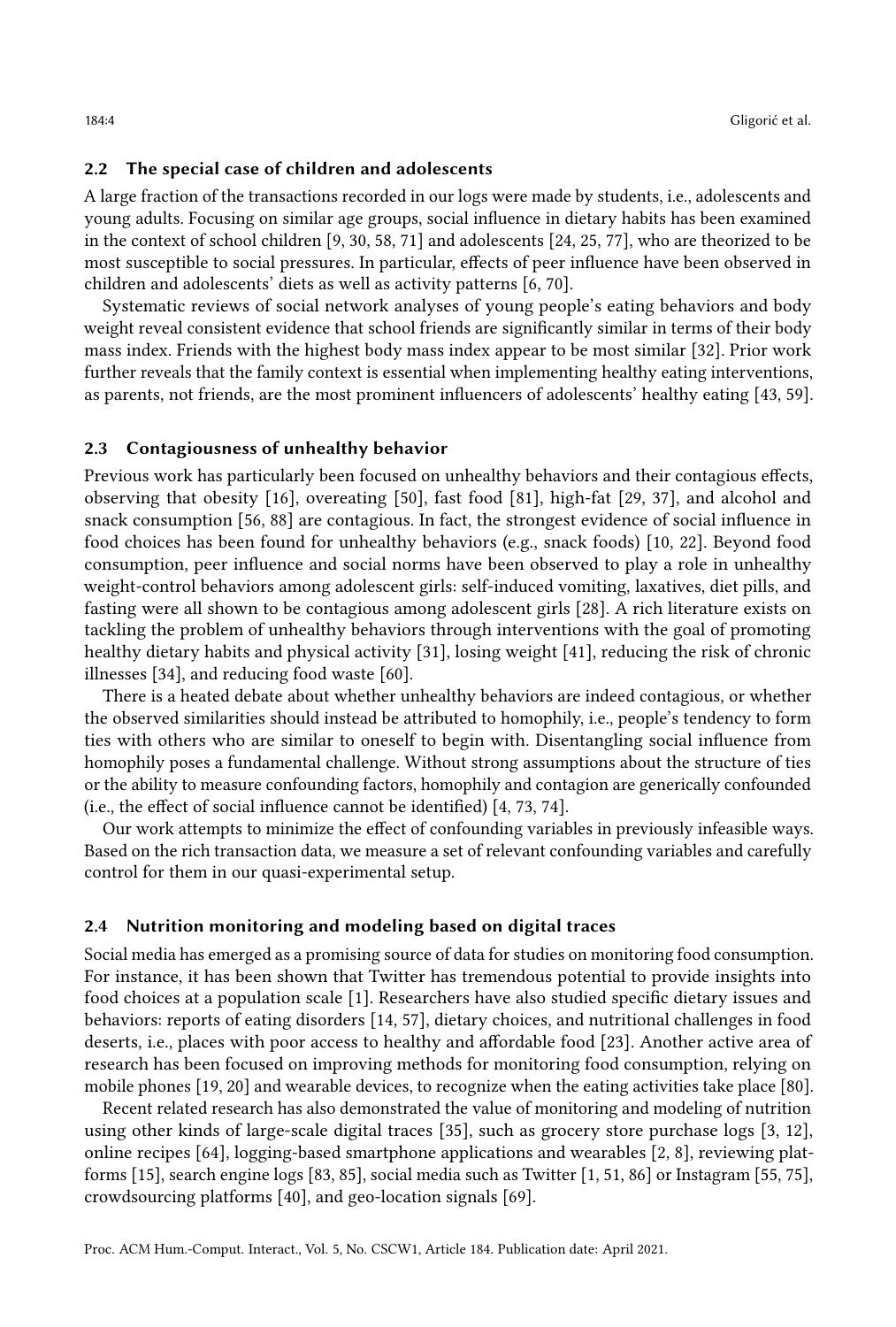<span id="page-4-0"></span>

Fig. 1. Distribution of purchases across item categories, across a campus. Most purchased items are coffee and lunch meals.

Finally, large-scale passively sensed signals have been harnessed in university campus environments to measure factors of well-being outside of nutrition [\[7,](#page-20-10) [49,](#page-22-4) [54,](#page-22-18) [72,](#page-23-17) [78\]](#page-23-18). Recent preliminary insights point towards the feasibility and the potential of automatically inferring social interactions from behavioral traces for campus-centric applications [\[78\]](#page-23-18).

To summarize, while large-scale digital traces are promising for monitoring and modeling nutrition, little is known about how these passively sensed behavioral signals can be used for understanding the factors that govern food consumption in campus settings. Our longitudinal study aims to bridge this gap by analyzing large-scale, long-term purchase data.

### 3 MATERIALS AND METHODS

#### <span id="page-4-1"></span>3.1 Transaction log data

This work leverages an anonymized dataset of food purchases made on the École Polytechnique Fédérale de Lausanne (EPFL) university campus. The data spans 8 years, from 2010 to 2018, and contains about 38 million transactions, of which about 18 million were made with a badge that allows linking to an anonymized person's ID. The data includes 38.7k users, who, on median, are observed for a time period spanning 578 days and make 188 transactions. Each transaction is labeled with the time it took place, information about the sales location (shop, restaurant, vending machine, or café), the cash register where the transaction took place, and the purchase items. Items are associated with unstructured textual descriptions (e.g., "coffee", "croissant", "Coca-Cola can"). The unstructured textual descriptions were additionally manually mapped to categorical labels (such as "meal", "drink", or "dessert") by a research assistant, who labeled the 500 most frequently purchased items, which account for 95.4% of the total volume of item purchases observed in the dataset. The distribution of purchases across categories is shown in Figure [1.](#page-4-0)

Purchases are not evenly spread over the course of the year, but, as expected, are higher during semesters, and lower during the breaks between semesters (Figure [2,](#page-5-0) left).

This work also leverages a smaller-size enriched transactional dataset gathered during a campuswide sustainability challenge, for which 1,031 consenting participants formed 278 teams in order to compete in taking sustainable actions (e.g., taking the stairs instead of the elevator, or consuming a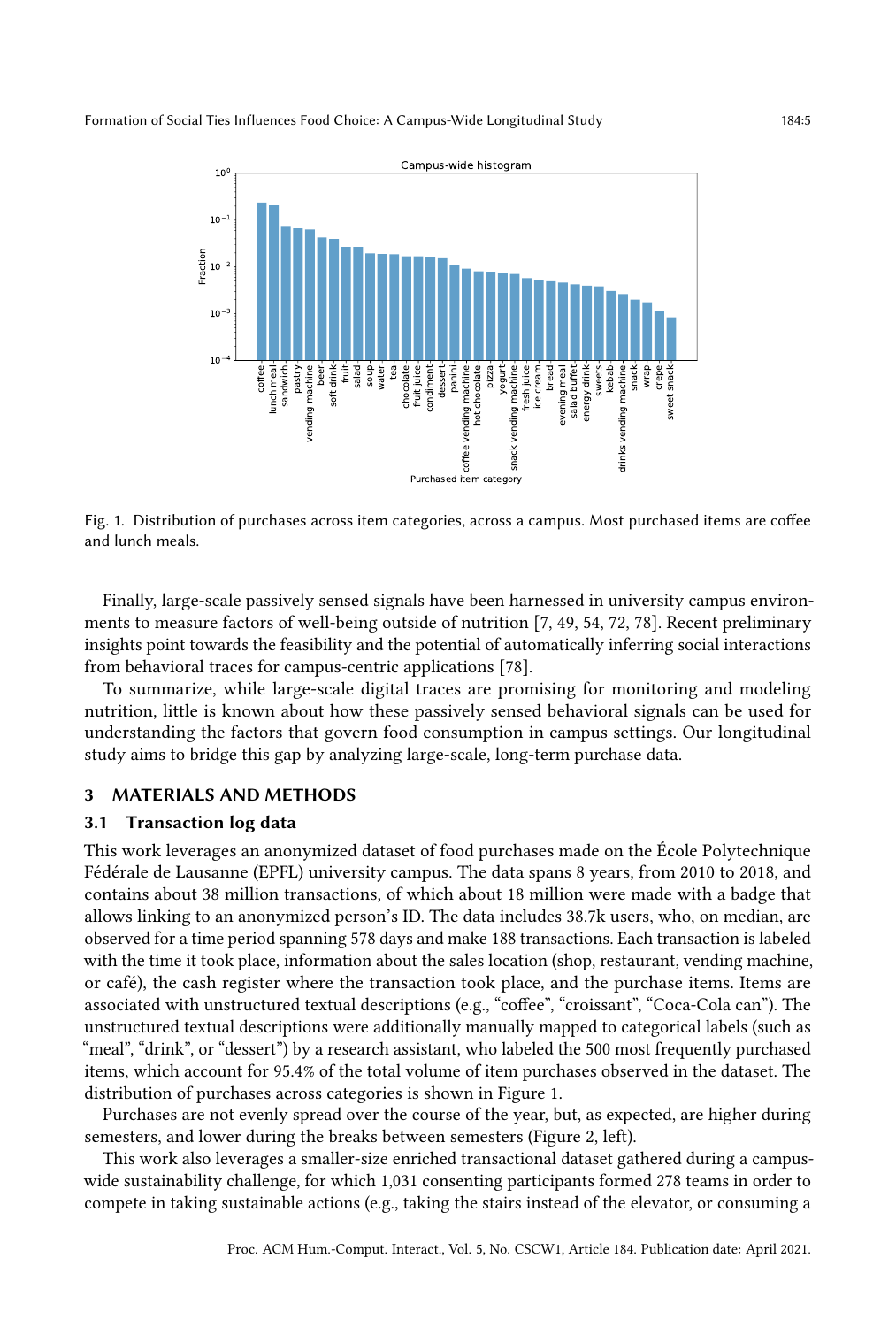<span id="page-5-0"></span>

Fig. 2. Left: Annual distribution of food purchases. The trends mirror the university schedule: the number of transactions drops at the end of the spring semester (around week 25), and increases again at the start of the fall semester (around week 40). A similar pattern is observed before the beginning of the spring semester (around week 10). Right: Annual distribution of detected onsets of social ties. The ties emerge disproportionally often when classes start at the beginning of the fall semester (by a factor of 3.5 times, compared to a baseline sampled at random from the distribution of purchases).

vegetarian meal). This data was not used for our analyses, but only for assessing the accuracy of our heuristic method for inferring frequent eating peers (described next).

## <span id="page-5-1"></span>3.2 Inference of co-eating onset from proximity in transaction logs

To measure the effect of the emergence of new social ties, we first infer frequently co-eating persons based on the proximity in the transaction logs. Frequently co-eating persons are likely to share a social tie, i.e., they are persons likely to be friends, colleagues, or classmates who often eat together. Previous work has shown that such social ties can be reliably inferred from geospatial proximity [\[21\]](#page-21-21).

To infer frequent eating peers, we monitor a sequence of transactions made on the same day with the badge in the queue of a fixed cash registry, in a given shop. We identify situations when two individuals are adjacent in the queue and make a transaction within one minute between each other, with no one in between them. We use a lower threshold of 10 such high-confidence proximity indicators to infer a likely social tie. The first appearance of proximity in the logs is then considered to be the onset of co-eating. We observe a spike in tie formation coinciding with the start of classes in the fall (Figure [2,](#page-5-0) right).

Furthermore, we evaluate the precision of our heuristic by comparing the inferred co-eaters with ground-truth team membership information from the sustainability challenge. We observe that team membership in the sustainability challenge, a ground-truth indicator of a social tie, is correlated with sharing an inferred tie based on the transaction logs: out of all the pairs of individuals from the sub-population taking part in the sustainability challenge who are detected as frequent eating partners, 72% are also members of the same team.

## 3.3 Inference of nutritional properties from raw transaction logs

We infer a set of summary nutritional properties from raw transaction logs by relying on a set of pre-established criteria. We derive healthiness labels based on food-pyramid recommendations [\[84\]](#page-24-6). Products that should be consumed in the least amounts possible, i.e., items at the top of the Swiss food pyramid (with high amounts of saturated fats, salt, added sugars, refined grains, and highly processed foods) were considered as "unhealthy" (e.g., sodas, chips, candies, and chocolate bars). Other products that are not at the top of the Swiss food pyramid are considered to be "healthy"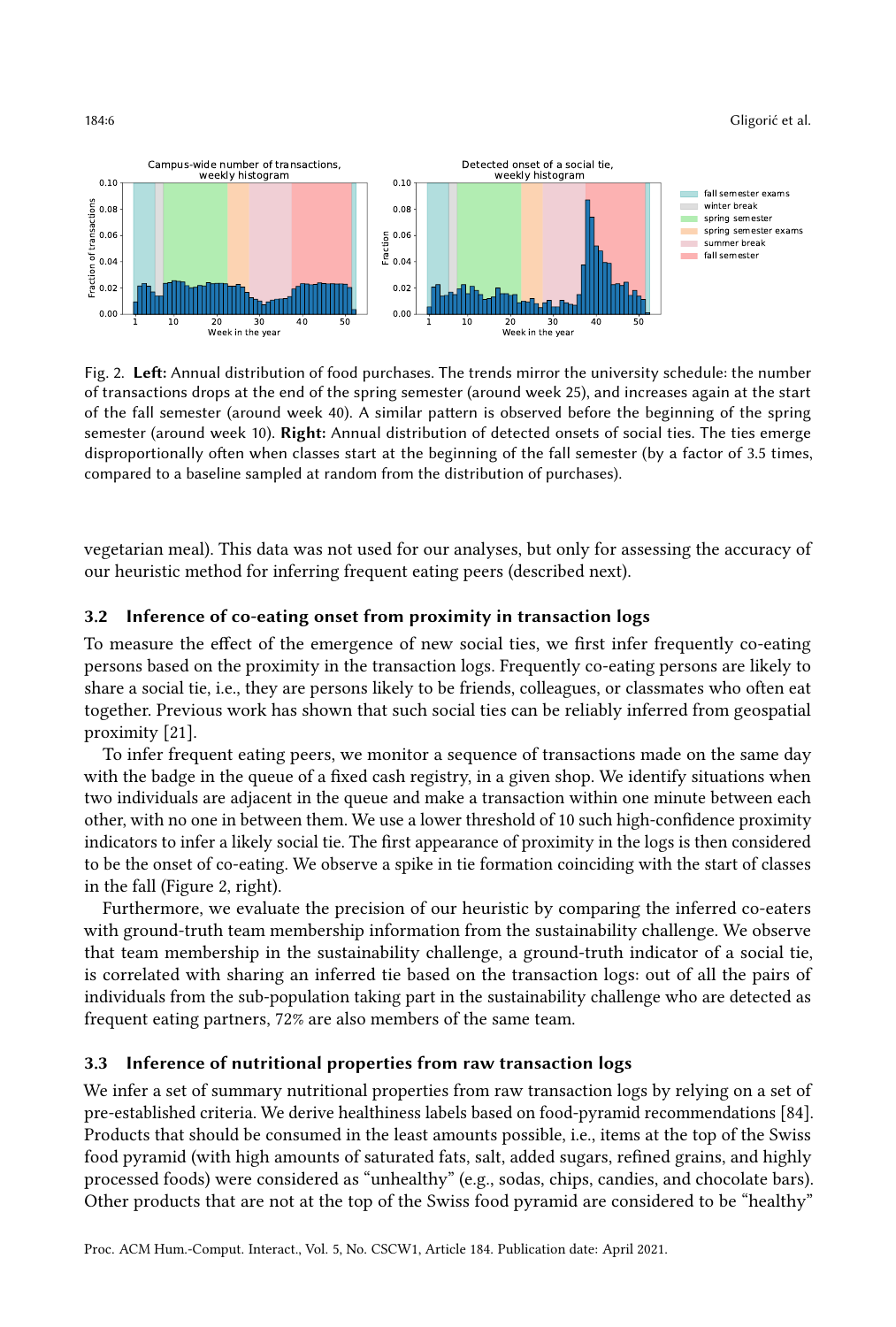<span id="page-6-0"></span>

Fig. 3. Study design diagrams. We illustrate three potential observational study designs to estimate the effect of eating with other persons on food choices, (a) cross-sectional design, (b) incident user design, and (c) incident user design with active comparators. At different points in time, a person either does not have a regular eating partner (marked in gray), or she does (marked in green, red, or blue). A cross-sectional design observes food consumption at the start of the monitored period, a fixed time  $t_0$ , which is the same across all participants. Incident user design isolates the effect of the onset of co-eating with another person on subsequent food consumption. In incident user design, time is tracked relative to the moment of onset  $t_0$ , which may be different across participants. The active comparator design additionally allows for comparisons of the effect of onset among persons who all start to eat with someone, but their partners have different characteristics (marked in red and blue). The present paper is based on an incident user design with active comparators (presented in more detail in Figure [4\)](#page-7-0).

(including non-sweetened beverages, fruits, vegetables, whole grains, meat, fish, and nuts). When insufficient information was available from the name of the product, "unclassifiable" was selected.

Two professional epidemiologists specialized in nutrition independently assessed each food item and categorized them into healthy vs. unhealthy vs. unclassifiable. The reviewers had access to the unstructured textual description of the item (e.g., "coffee", "croissant", "Coca-Cola can"). The reviewers did not have access to any other meta-information about the items. Disagreements were resolved by a third reviewer. Labels are used to create a healthiness score of a set of purchases by averaging individual product scores, coded numerically as 1 for healthy (25% of items), −1 for unhealthy (46% of items), and 0 for unclassifiable (29% of items).

#### 3.4 Matched incident user design with active comparators

Recall that we are interested in determining whether and how eating with others impacts the nature of food consumption. As depicted in Figure [3\(](#page-6-0)a), a naïve approach to answering those questions would be a *cross-sectional design*: at any given absolute point in time, some people are regularly eating with their peers (indicated with green) while others do not (indicated with gray). Starting from a certain absolute point in time  $t_0$ , by identifying persons with different habits, one could compare what is consumed by the persons who do not have a regular eating partner with what is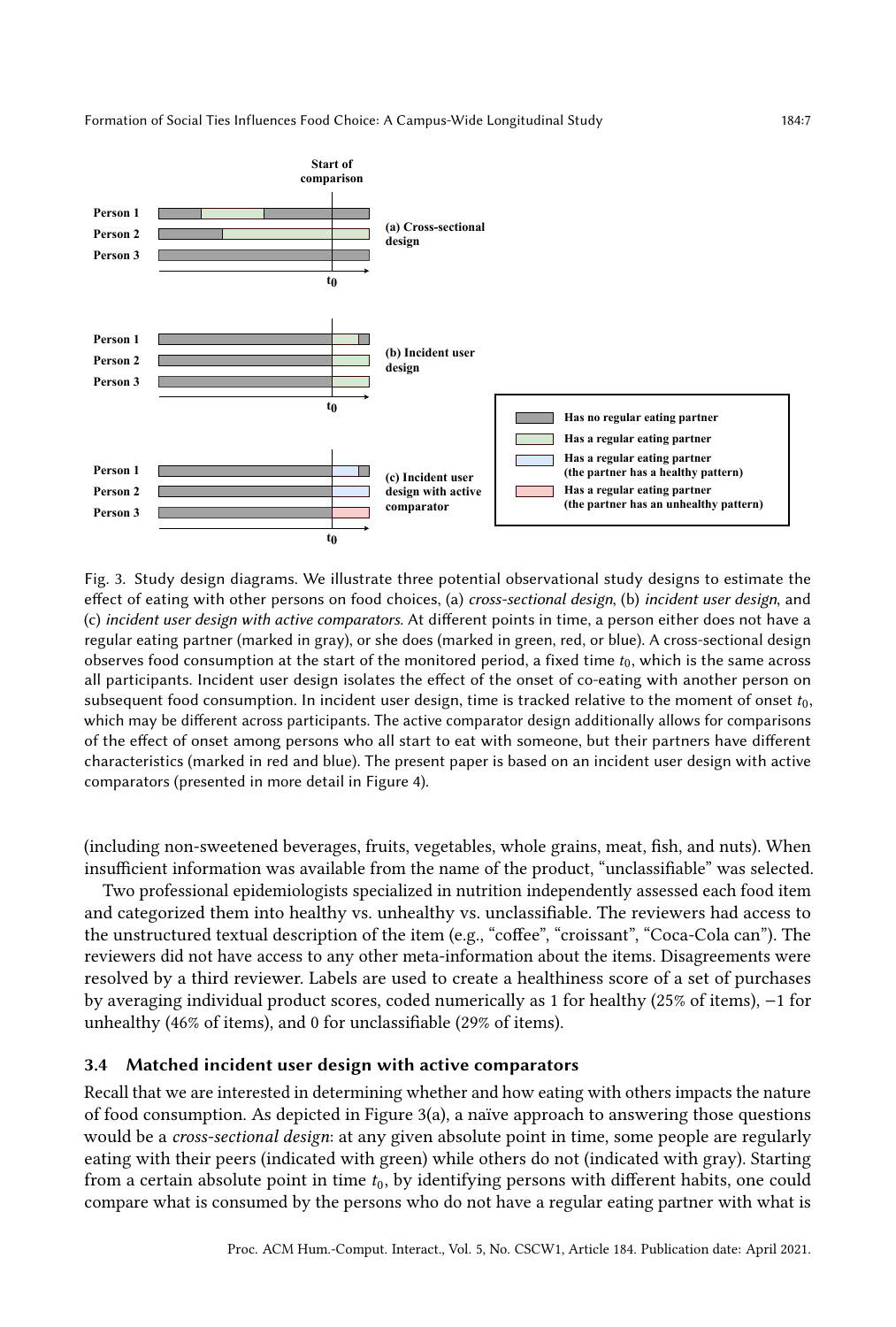<span id="page-7-0"></span>

Fig. 4. The matched incident user design with active comparators on which the present study is based. We identify comparison pairs of focal persons 1 and 2, who are indistinguishable in the pre-treatment period and have no regular eating partners, until the moment of co-eating onset, when they each acquire a regular eating partner. Focal person 1 starts regularly eating with a healthy-eating partner, while focal person 2 starts regularly eating with an unhealthy-eating partner. The comparison pair of focal users is then observed in the pre-treatment period (no regular eating partner) and post-treatment period (regular eating partner). The effect of the co-eating onset is estimated using a difference-in-differences analysis.

consumed by the persons eating with a regular eating partner. One could also compare the food consumed by persons who are eating regularly with partners who have different habits.

The problem with this setup is that those persons who do not eat with others might have done so in the past (e.g., Person 1 in Figure [3\(](#page-6-0)a)). Those who do eat with others might have been doing it for a long time or might have just initiated. Also, some people stop eating with others, whereas other people continue. It could be that those who stop do so because they prefer the diet they seek when eating alone (i.e., selection bias). Additionally, people who eat with others might differ in fundamental ways from those who do not.

For these two reasons, looking at everyone at the same moment in a cross-sectional way can be problematic. To overcome these challenges, we can turn to an incident user design (Figure [3\(](#page-6-0)b)), which restricts the population to those people who newly initiate the treatment—starting to eat together with another person. We are interested in the causal effect on food consumption of initiating eating with a peer. Among people who had no regular eating partners in the past, what is the causal effect of starting to eat with a peer? In this way we isolate the causal effect of initiation. We restrict the observed population so that none of the persons have a history of eating with someone. Note how Person 1 in Figure [3\(](#page-6-0)b) starts eating together with a regular partner, but then after a while no longer has a regular eating partner. This is not an issue because we are interested in the effect of the onset.

As opposed to the cross-sectional design, where time is absolute, the incident user design offers the flexibility of tracking time relative to an onset  $t_0$  that may be different for different participants. Although this design allows us to compare different treatments, the problem with this setup, which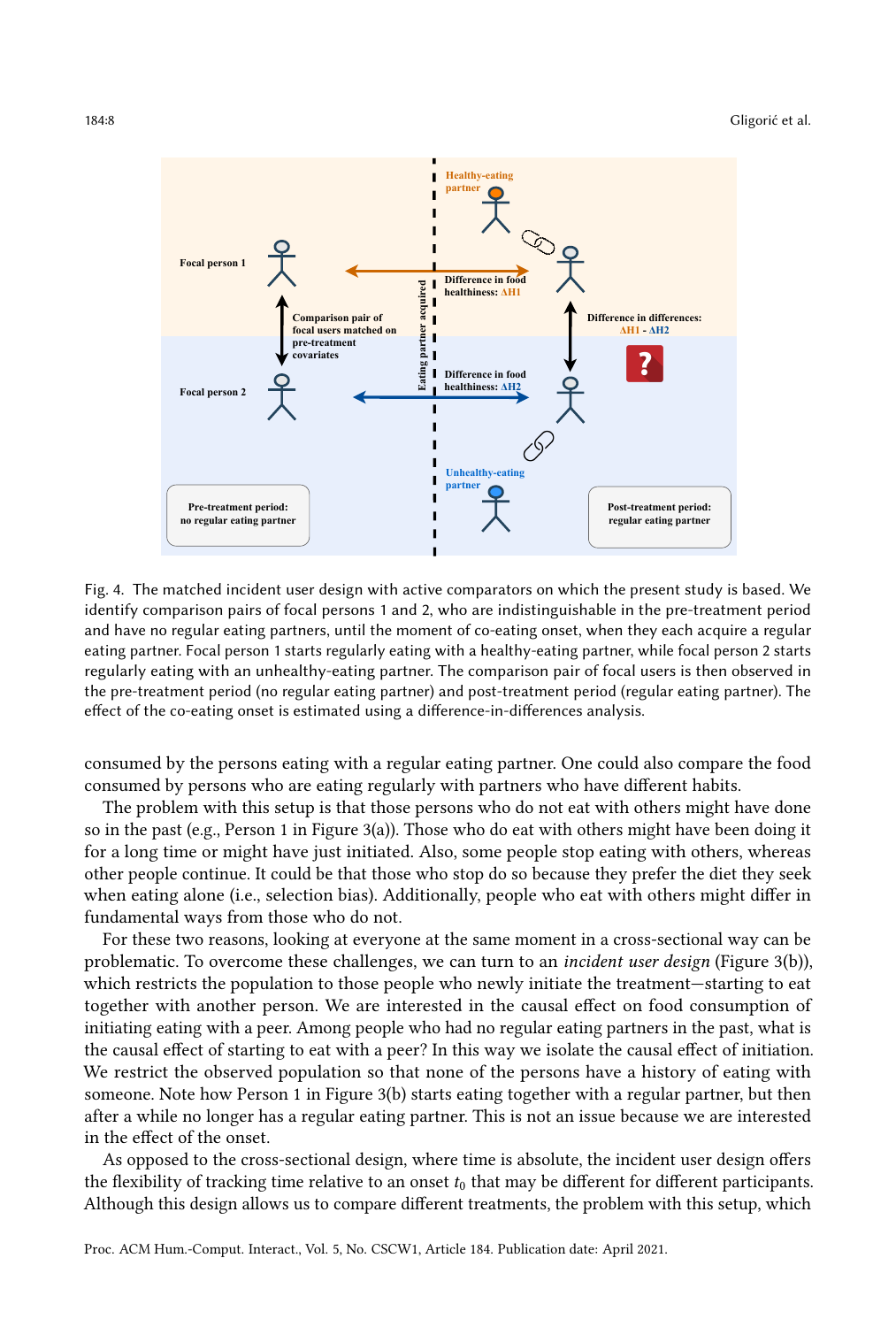<span id="page-8-0"></span>

Fig. 5. Daily fraction of purchases annotated as potentially unhealthy, tracked over five years. A seasonal pattern emerges. Drops in the daily fraction of unhealthy purchases coincide with between-semester breaks.

persists from the above-described cross-sectional design, is that, if the comparison group is "no treatment" (i.e., no initiation of co-eating), it is not apparent when the follow-up should start for the "no treatment" group. Additionally, selection bias remains and is not accounted for, as people who do not initiate might in other fundamental ways differ from those who do initiate.

Our study design addresses these challenges by implementing a variant of incident user design, incident user design with active comparators (Figure [3\(](#page-6-0)c)). Here, before initiation, no user included in the study had a regular eating partner (i.e., was treatment-free). We compare the effect of initiating to eat with partners who have different habits among persons who all initiate to eat with someone (illustrated with blue and red in Figure [3\(](#page-6-0)c)). Active comparator designs tend to involve significantly less confounding [\[42,](#page-22-19) [48,](#page-22-20) [90\]](#page-24-7), as people who eat with different kinds of others are more alike among themselves than when compared to people who do not have regular eating partners.

Our study design is illustrated in more detail in Figure [4.](#page-7-0) We identify persons (referred to as focal persons) who had no regular eating partners and, at a moment  $t_0$  specific to that focal person, initiate eating with someone (referred to as eating partner). Here, as defined in Section [3.2,](#page-5-1) a person qualifies as a focal person's potential eating partner if the two were observed making subsequent purchases in the same queue within one minute of one another on at least 10 occasions in the entire dataset, and the onset of co-eating is defined as the first one of these occasions. We then isolate pre-treatment and post-treatment periods of the focal person's food purchases comprising all transactions made six months before the first purchase together (moment  $t_0$ ) and six months after, respectively. We ensure that the focal person does not initiate eating with anyone else in the pre- and post-treatment six months. The length of the pre-treatment period is chosen so that it is feasible to expect that an individual will be present on campus given the typical stay in the logs (the total observed 12 months of pre- and post-treatment correspond to one school year).

Some persons initiate co-eating with a person who has a positive healthiness score in the aligned pre-treatment period. In contrast, some initiate co-eating with a partner who has a negative score. These are the two groups that we seek to compare (we refer to the two types of partners as healthy-eating partner and unhealthy-eating partner).

For a focal person who starts to eat together with a partner who has a healthy dietary pattern, an active comparator (or counterpart), will be another focal person who starts to eat together with a partner who has an unhealthy dietary pattern. The potential counterparts start to eat with their partner in the same month as the other counterpart. This is done in order to control for temporal confounds that might arise from a seasonal variation of food popularity: as seen in Figure [5,](#page-8-0)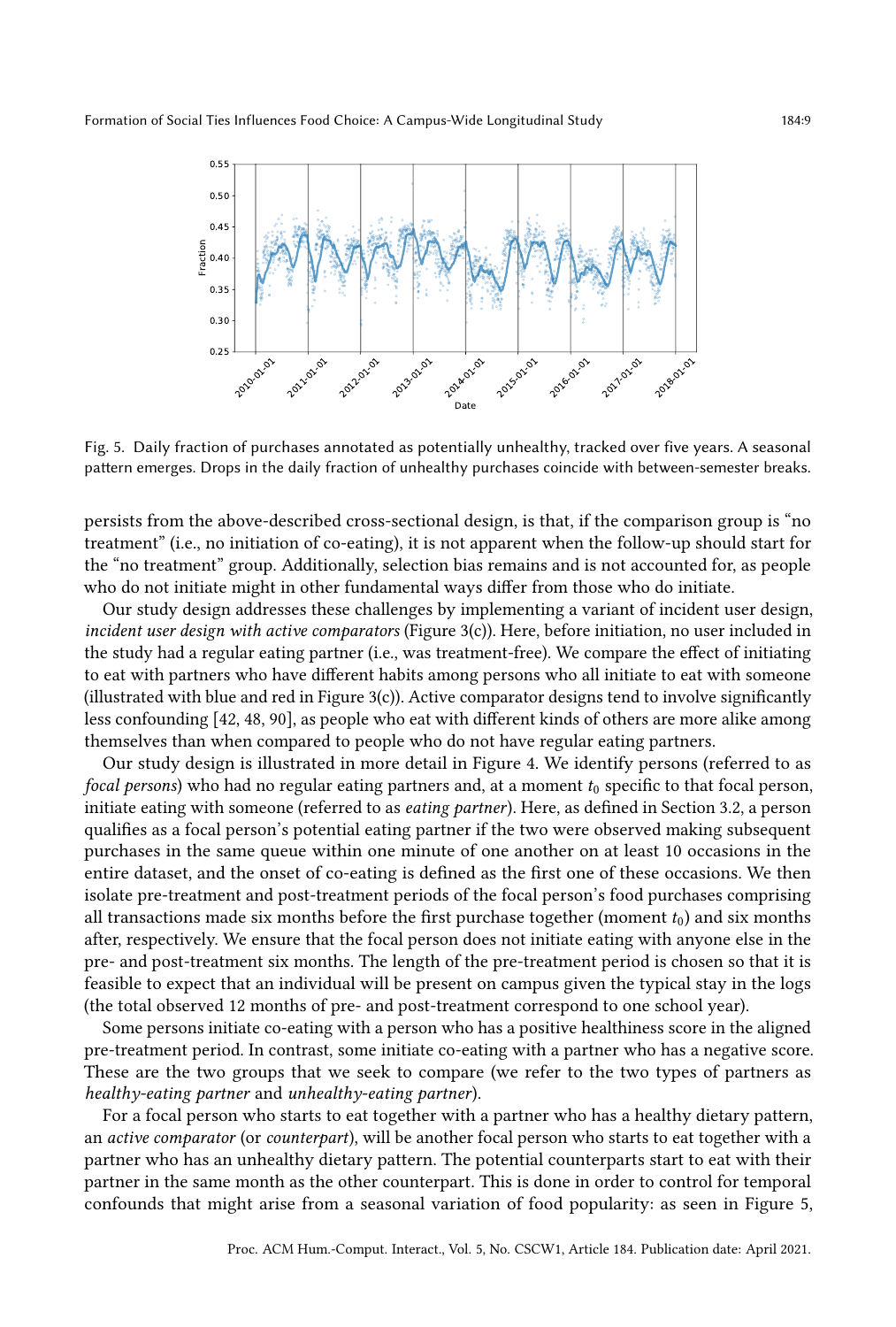184:10 Gligorić et al.

<span id="page-9-0"></span>

Fig. 6. Distribution (before matching) of propensity to start eating with a healthy-eating partner.



Fig. 7. Importance of most indicative features for predicting treatment assignment, i.e., initiation of eating with a healthy- vs. unhealthy-eating partner (shop names anonymized). Most important feature: pre-treatment healthiness score of focal person's purchases, which indicates homophily.

unhealthy foods are especially popular at certain times of the year. The healthiness of the partner's dietary pattern is determined according to its numeric value (greater or less than zero), and not relative to the focal person.

Comparing incident users with active comparators is an important step towards reducing the impact of biases. However, in the assignment of the type of treatment, there can still be confounding. For example, it might be the case that only people who already have healthy habits start eating together with a partner who has healthy habits, due to a preference for similar others. The influence of the partners would then be indistinguishable from the impact of selection biases caused by homophily.

Hence, we turn to a matched incident user design with active comparators. We introduce an improvement over the previously discussed setup, where the incident users are matched to the potential active comparators while additionally controlling for pre-treatment covariates. Our goal here is to balance potential confounding variables within pairs, to be able to observe how the onset of co-eating with partners with different dieting patterns is associated with subsequent changes in the focal person's dieting pattern. We achieve this by performing a propensity-score-based causal analysis. We approximate randomized treatment assignment by modeling the propensity to experience the assigned intervention, relying on a number of pre-treatment covariates describing the focal persons' eating profiles. Due to the balancing property of propensity scores [\[66\]](#page-23-19), matching on propensities results in similar covariate distributions between groups that differ in their assigned interventions.

The covariates capture important dimensions of the pre-treatment dietary pattern of the focal person: where the food is purchased (what is the shop where the person most frequently buys food), when the food is purchased (what is the fraction of items occurring during lunchtime), what types of items are purchased (what fraction of purchased items are meals, and what is their estimated healthiness), and how often the person purchases food on campus (number of transactions). We measure these confounding covariates up to time  $t_0$ .

We use a random forest model that predicts the type of treatment based on pre-treatment covariates of the focal person (area under the ROC curve: 0.87). This implies that past purchases allow us to accurately predict whether the tie will be formed with a healthy- or an unhealthy-eating partner, and that confounding is a real problem that needs to be addressed. The distribution of the propensity to start eating with a partner who has a high healthiness score is presented in Figure [6.](#page-9-0) We also examine the feature importances in predicting the treatment assigned, i.e., the initiation of eating with a partner who has a healthy or unhealthy eating pattern (Figure [7\)](#page-9-0). We observe that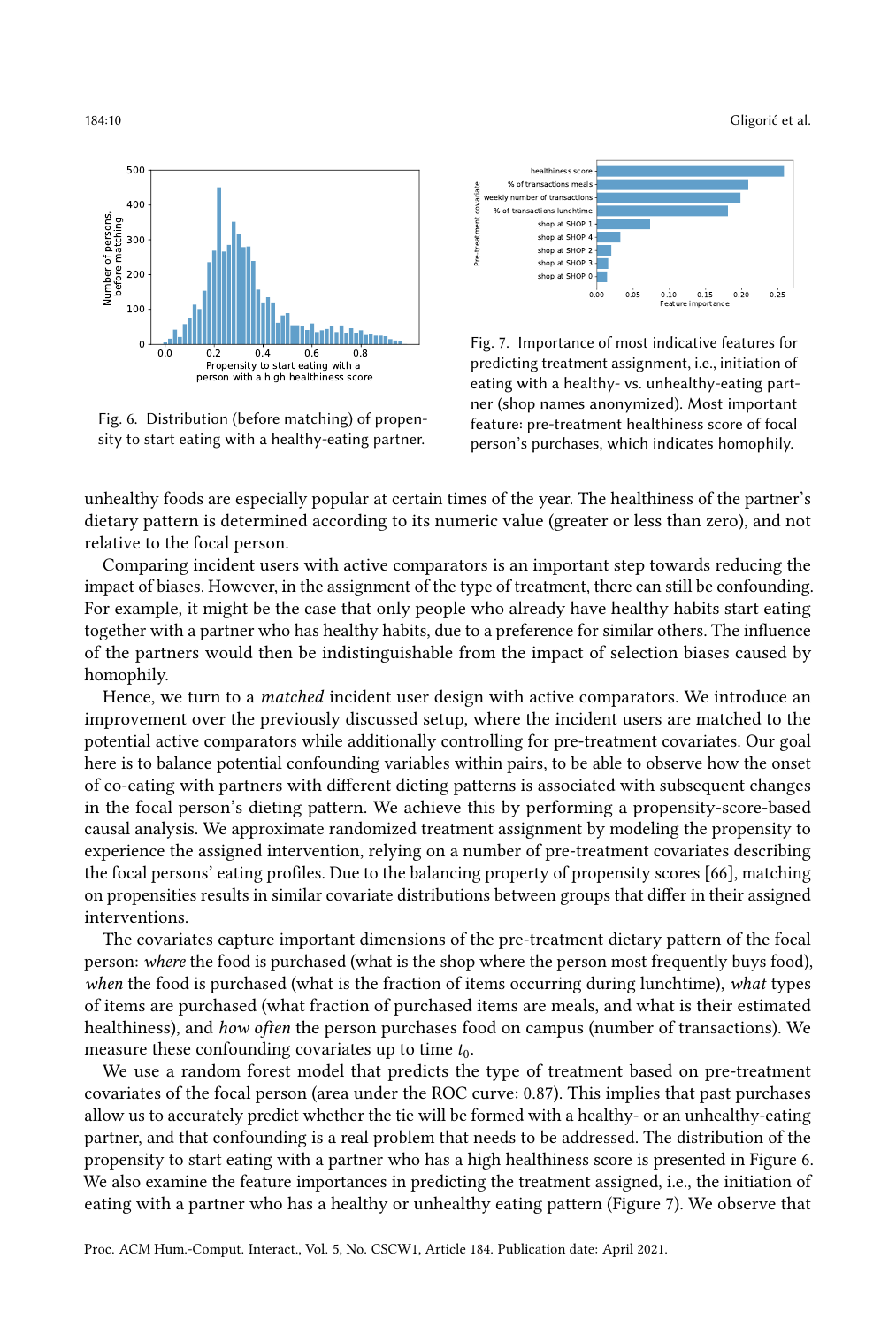Formation of Social Ties Influences Food Choice: A Campus-Wide Longitudinal Study 184:11

<span id="page-10-0"></span>

Fig. 8. Histogram of the number of high confidence indicators of eating together with their respective partners, for matched focal persons.



Fig. 9. Histogram of the partner's pre-treatment healthiness score, across matched persons. Orange bars correspond to healthy-eating partners, blue bars to unhealthy-eating partners. A margin of 0.1 is ensured to differentiate the treatments.

the focal person's pre-treatment healthiness score is in fact the most important predictor of the type of partner the focal person will start to eat with, pointing at homophily.

Focal persons in the two sets are then matched while ensuring that two potential matches have propensity scores (likelihoods of receiving the treatment) within a caliper of 0.1. The size of the caliper was chosen so that balance in covariates is achieved. Moreover, an exact match on the sign of the mean pre-treatment healthiness score and the most frequented shop is required to achieve tight control. We then create matched pairs based on possible candidates by performing maximum weight matching on the weighted bipartite graph, where nodes are focal persons, and the weights use similarity based on the Mahalanobis distance in covariates. We maximize the total similarity to find a maximal matching.

The result is a set of matched pairs of focal persons, indistinguishable up to the moment of initiation, who initiated co-eating with partners with different dietary patterns in the same month. This approach yielded 415 matched pairs of 830 focal persons who started to eat with different partners. We require at least 10 high confidence indicators of eating together with the partner (Figure [8\)](#page-10-0). Partners' distribution of pre-treatment healthiness scores is shown in Figure [9.](#page-10-0)

Our matched analysis then moves on to comparing focal people who initiate co-eating with a person with a healthy dieting pattern, to their counterparts who have the same dieting patterns up to the moment of initiation, but initiate co-eating with a partner who has an unhealthy dieting pattern. The post-treatment patterns are then compared across treatments within the matched population.

<span id="page-10-1"></span>Table 1. To ensure that matched persons are comparable, we evaluate the balance of their pre-treatment covariates, via the standardized mean difference (SMD) across covariates in the two matched groups.

| Pre-treatment covariate                             | SMD before matching   SMD after matching |       |
|-----------------------------------------------------|------------------------------------------|-------|
| Preferred shop (i.e., where the largest fraction of | exact match required                     |       |
| pre-treatment transactions is made)                 |                                          |       |
| Pre-treatment percentage of lunchtime transactions  | 0.109                                    | 0.045 |
| Pre-treatment percentage of meal transactions       | 0.207                                    | 0.075 |
| Pre-treatment mean healthiness score                | 0.301                                    | 0.023 |
| Pre-treatment mean weekly number of transactions    | 0.071                                    | 0.023 |

Proc. ACM Hum.-Comput. Interact., Vol. 5, No. CSCW1, Article 184. Publication date: April 2021.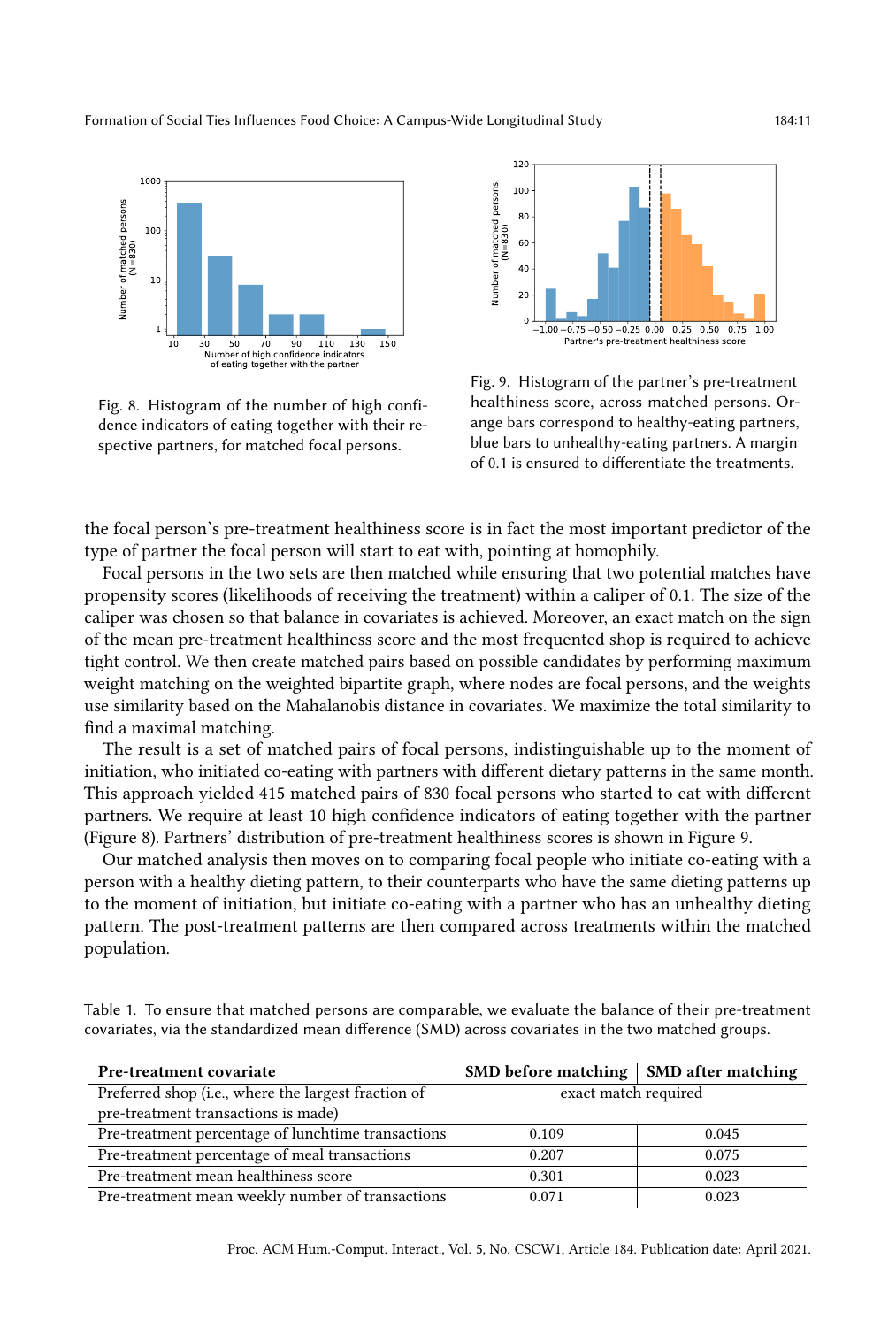<span id="page-11-0"></span>

Fig. 10. The effect of the focal person's pre-treatment covariates, the partner's pre-treatment healthiness score, and the number of detected high-confidence indicators of eating together on the focal person's posttreatment healthiness of purchased items. The effects are estimated with linear regression ( $R^2$  = 0.194); 95% confidence intervals are approximated as two standard errors. Significant coefficients ( $p < 0.05$ ) are marked with an asterisk (\*). The focal person's own healthiness score and their eating partner's healthiness score are the only two statistically significant factors associated with the focal person's post-treatment healthiness score.

Before moving on to the analysis of the outcomes, we ensure that the matched persons are comparable by measuring the balance of their pre-treatment covariates (Table [1\)](#page-10-1). We use the standardized mean difference (SMD) across covariates in the two groups to measure the balance. We observe that matching greatly reduces the SMD, as the largest SMD across covariates (the one of the pre-treatment healthiness score of the focal person) changes from 0.301 before matching, to 0.023 after matching. Groups are considered balanced if all covariates have SMD lower than 0.2 [\[44\]](#page-22-21), a criterion that is satisfied here.

## **RESULTS**

Recall our research question: we want to understand how a person's food choices are affected by the healthiness of a co-eating partner's food choices. Do people's choices change and, if so, in what direction (i.e., towards more or less healthy)?

## 4.1 Regression analysis of pooled data

First, we aim to determine if there are any significant differences between the outcomes of the matched focal persons. Is the pre-treatment healthiness of the partner predictive of post-treatment healthiness of the focal person? We start by performing a regression estimation of the effect of the partner's pre-treatment healthiness score on the focal person's post-treatment score.

We fit a model where the focal person's post-treatment healthiness score is the dependent variable. We include the focal person's pre-treatment healthiness score, the partner's pre-treatment healthiness score, the number of high-confidence indicators of eating together, and the focal person's pre-treatment covariates as the independent variables. The focal person's pre-treatment covariates (number of transactions, percentage of transactions that are meals, percentage of lunchtime transactions, and the pre-treatment healthiness score) are already controlled for by matching, but they are included in the model to account for possible residual confounding. The predictors and the outcome are standardized, so the coefficients are interpreted as increases in the healthiness score per standard deviation of the predictor.

In Figure [10,](#page-11-0) fitting the linear regression, we measure a significant positive effect of 0.13 (95% CI [0.07, 0.19]) of the partner's pre-treatment healthiness score. The focal person's own pre-treatment healthiness is the strongest predictor of post-treatment healthiness (coefficient 0.43, 95% CI [0.36, 0.49]). This is the first indicator that the pre-treatment score of the partner is associated with the focal person's patterns.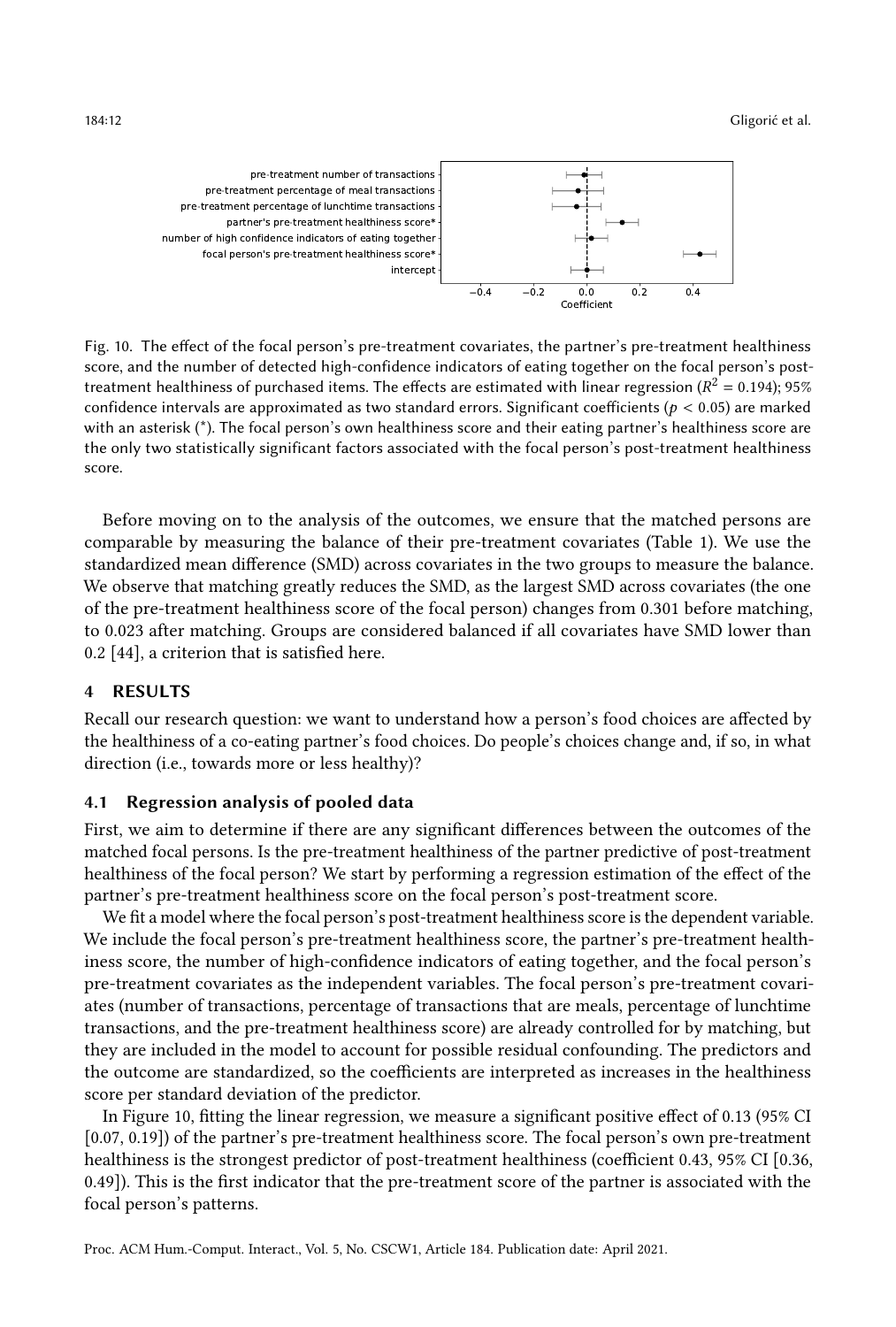<span id="page-12-0"></span>Table 2. Contingency table counting number of pairs of matched focal persons in each condition. Posttreatment healthiness score is compared to pre-treatment score to determine if there was an increase; in columns, for focal persons who start to eat with healthy-eating partners, and in rows, for their matched counterparts, i.e., focal persons who start to eat with unhealthy-eating partners.

|                          |                    | Focal person with a<br>healthy-eating partner |                    |                    |
|--------------------------|--------------------|-----------------------------------------------|--------------------|--------------------|
|                          |                    |                                               |                    |                    |
|                          |                    | <b>Increase</b>                               | <b>No increase</b> | <b>Total pairs</b> |
| Focal person with an     | Increase           | 126                                           |                    | 193                |
| unhealthy-eating partner | No increase        | 103                                           | 119                | 222                |
|                          | <b>Total pairs</b> | 229                                           | 186                | 415                |

## 4.2 Contingency-table analysis

Next, to obtain fine-grained insights about patterns taking place at the pair level, we analyze the outcomes with a contingency table. We binarize the outcome to look for either an increase or no increase post-treatment, compared to pre-treatment. Four possibilities exist for any matched pair: both increased, only one or the other increased, and none increased. The contingency table is presented as Table [2.](#page-12-0) The table counts the frequency of the four possible results. Using a chi-squared test, we reject the null hypothesis of no treatment effect ( $p = 0.00017$ ).

It is particularly informative to observe the discordant pairs (off-diagonal entries in the contingency table) among the matched pairs. Such pairs correspond to situations when the outcome (increase or no increase) differs in the matched pair. The intuition is the following: if there is no effect, the two types of discordant entries should be balanced. However, we observe that in 103 pairs, the focal person with a positive intervention increased, and the focal person with a negative intervention did not. The reversed situation, in comparison, occurs in 67 pairs. We test the null hypothesis of no effect in a paired randomized experiment using McNemar's test [\[46\]](#page-22-22), which relies directly on the evidence that comes from the discordant pairs (their number and the ratio between them). Here, too, we reject the null hypothesis of no treatment effect ( $p = 0.007$ ).

## 4.3 Difference-in-differences analysis

We move on to further exploit the matched setup in order to estimate the difference-in-differences [\[47\]](#page-22-23) effect for pairs of matched focal persons. The idea is to first calculate the difference between post-treatment and pre-treatment healthiness scores for each focal person separately. Then, we can calculate the difference in treatment effects between two matched focal persons in each pair. Averaging the differences in differences across all pairs yields the overall treatment effect.

Regression model. In practice, following the standard approach, we estimate the difference-indifferences effect via a regression model. Here, each focal user adds two data points (one pretreatment, one post-treatment), each of which specifies, as predictors, the type of partner with whom the focal user started to eat as a treatment (healthy-eating or unhealthy-eating) and the time period (pre- or post-treatment); and, as the outcome, the healthiness score of the focal user's food choice during the respective period. Each matched pair thus contributes four data points, and the modeled dataset consists of  $4 \cdot 415 = 1,660$  data points. Formally, the model takes the following form:

<span id="page-12-1"></span> $y_{it} = \alpha + \beta \cdot \text{health}y_{it}$  treatment<sub>i</sub> +  $\gamma \cdot \text{treated}_t + \delta \cdot (\text{health}y_{it} + \text{reatment}_i \cdot \text{treated}_t) + \text{error}_{it},$  (1)

where the dependent variable  $y_{it}$  is the focal user i's healthiness score in period t, and the independent variables indicate whether i's partner has a positive or negative pre-treatment healthiness score (healthy\_treatment $_i = 1$  or 0, respectively) and whether the respective data point captures the pre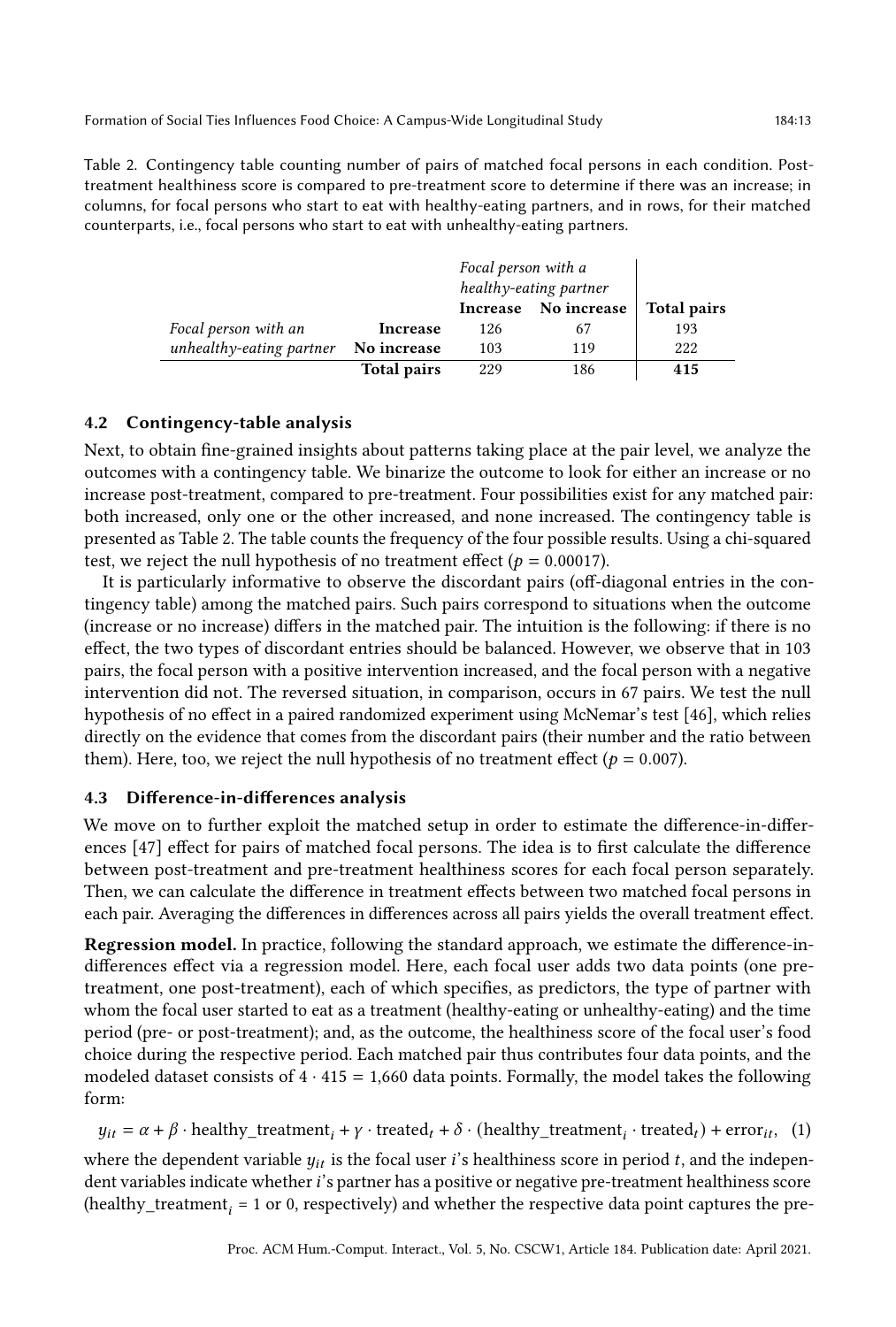or post-treatment period (treated<sub>t</sub> = 1 or 0, respectively). The coefficient  $\delta$  of the interaction term, then, is the difference-in-differences effect of starting to eat with a healthy- vs. unhealthy-eating partner.

Results. Calculating the average difference-in-differences effect with a linear regression across all matched focal persons, we observe a larger post-treatment increase in focal persons with healthyeating partners compared to the post-treatment increase in matched counterparts,  $\delta = 0.051$  (95% CI) [0.021, 0.076],  $R^2 = 0.07$ ). This means that, accounting for possible temporal drifts between posttreatment and pre-treatment that are not associated with the initiation, focal persons starting to eat with a healthy-eating partner significantly diverge from their matched counterparts starting to eat with an unhealthy-eating partner. Quantitatively, the effect size of  $\delta = 0.051$  means that, compared to matched counterparts who start eating with an unhealthy-eating partner, focal persons who start eating with a healthy-eating partner increase their healthiness score by an additional 5.1% of the full range spanning from a neutral healthiness score (i.e., 0) to the maximum healthiness score (i.e., 1).

Similarly, to estimate the effect of social tie formation on the absolute number of healthy and of unhealthy purchased items, we repeat the regression analysis described in Eq. [1,](#page-12-1) but now with different dependent variables that capture the *total number of healthy and the total number of* unhealthy items purchased by focal user  $i$  in period  $t$ . We observe that the focal persons who start to eat with a partner with a healthy pattern purchase an additional 5.71 (95% CI [3.21, 8.21],  $R^2 = 0.17$ ) healthy items, and an additional −1.13 (95% CI [−3.04, 0.78],  $R^2 = 0.12$ ) unhealthy items in the six months following the tie formation, compared to their matched counterparts.

Sensitivity analysis. The above finding relies on the assumption that there are no unobserved variables that create the differences between the matched focal persons that could explain away the measured effect. Sensitivity analysis is a way of quantifying how the results of our calculations would change if the assumptions were violated to a limited extent. If the conclusions of the study would change little, then the study is insensitive to a violation of the assumptions, up to the specified limited extent. In contrast, if the conclusions would change substantially, then the study is sensitive to a violation of the assumption.

The key assumption made in our analysis is that the treatment assignment is not biased, or in other words, that after balancing the pre-treatment covariates, the co-eating initiation with a healthy-eating vs. an unhealthy-eating partner is randomized (i.e., it is effectively decided by a coin flip). We measure by how much that assumption needs to be violated in order to alter our conclusion that there is a significant difference-in-differences effect on the healthiness of purchased items among the matched focal persons. Specifically, sensitivity analysis lets us answer the following question: if there is a violation of randomized treatment assignment (i.e., a deviation from fair 50/50 coin flip), how large would it need to be in order to alter the conclusion that the null hypothesis of no difference between focal persons can be rejected? This notion is quantified by the sensitivity Γ, which specifies the ratio by which the treatment odds of two matched persons would need to differ in order to result in a p-value above the significance threshold. We always have  $\Gamma \geq 1$ , with larger values of Γ corresponding to more robust conclusions.

For the chosen  $p = 0.05$ , we measure a sensitivity of  $\Gamma = 1.17$ , which implies that, within matched pairs, an individual's probability of being the treated one could take on any value between  $1/(1+\Gamma) = 0.46$  and  $\Gamma/(1+\Gamma) = 0.54$  without changing our decision of rejecting the null hypothesis of no effect. In other words, if the assignment of the treatment after matching were not approximating the ideal 0.5, but a third variable made some people more likely to initiate eating with a healthyeating or an unhealthy-eating partner, the randomized treatment assignment would have to be violated by deviating from the fair 0.5 by at least four percentage points.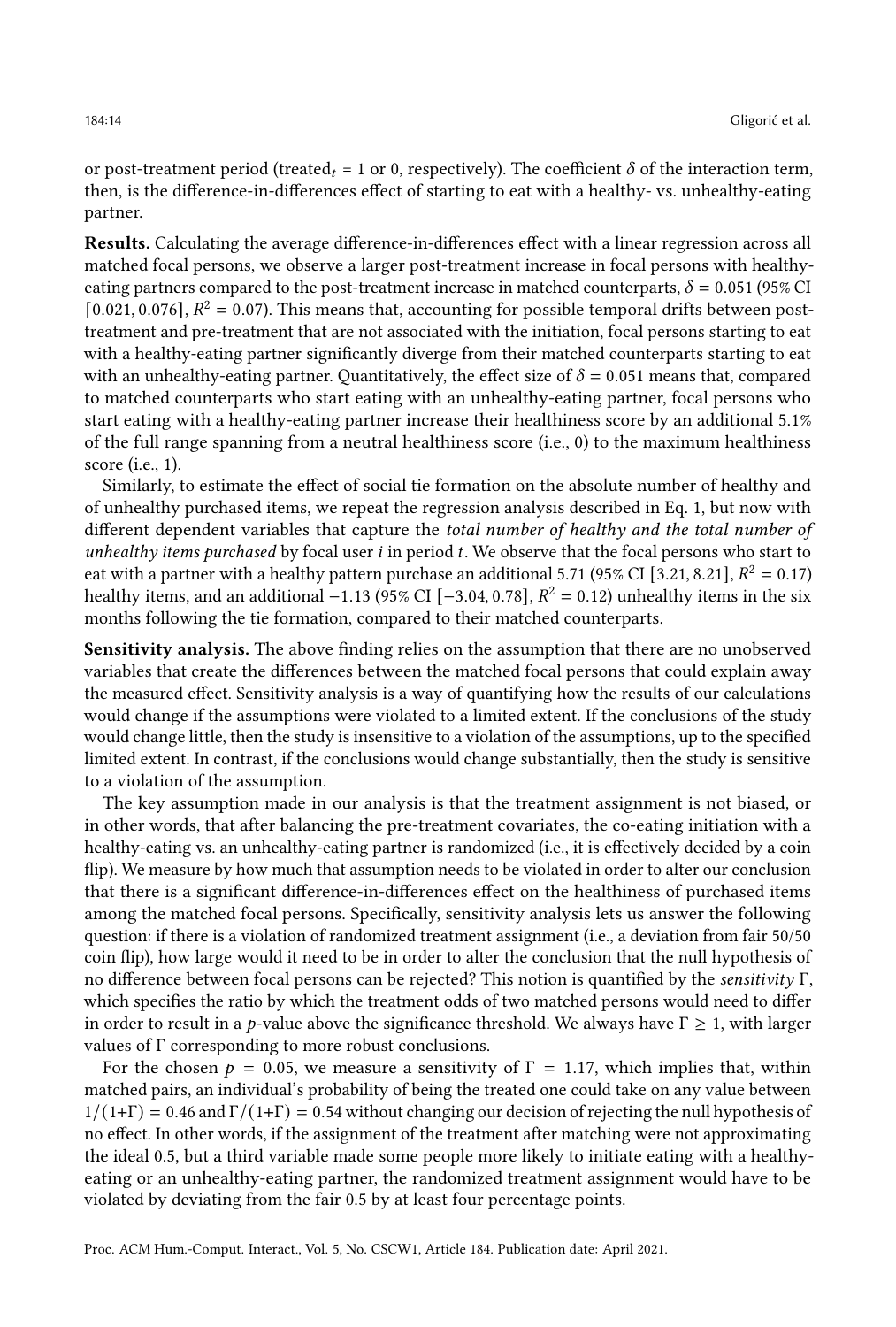<span id="page-14-0"></span>

Fig. 11. Sensitivity analysis. For the sensitivity  $\Gamma = 1.17$ , the amplification  $(Λ, Δ)$  is plotted (see text for explanation). Horizontal and vertical dashed lines indicate Γ, i.e., the asymptotic value of  $\Lambda$  for  $\Delta \to \infty$ , and vice versa.

Additionally, we conduct an amplification of the sensitivity analysis [\[67\]](#page-23-20). Amplification is particularly relevant when the concern is not about a violation of the randomized treatment assignment, but rather about the potential existence of a specific unobserved covariate. It then becomes useful to consider possible combinations of  $\Lambda$  and  $\Delta$ , two parameters describing the unobserved covariate, that would result in the measured Γ. The strength of the relationship between the unobserved covariate and the difference in outcomes within the matched pair is defined by Δ, whereas Λ defines the strength of the relationship between the unobserved covariate and the difference in probability of being assigned a treatment. With these definitions, the sensitivity Γ can be expressed in terms of  $\Lambda$  and  $\Delta$ , as  $\Gamma = (\Lambda \Delta + 1)/(\Lambda + \Delta)$ .

The result of sensitivity analysis amplification is presented in Figure [11.](#page-14-0) For combinations of  $\Lambda$ and  $\Delta$  in the orange area, significant effects would be detected (leading to  $p < 0.05$ ), whereas for the combinations in the blue area, no significant effects would be detected (leading to  $p > 0.05$ ). An infinite number of  $(\Lambda, \Delta)$  combinations fall on the border; e.g.,  $(\Lambda, \Delta) = (2.0, 1.6)$  corresponds to an unobserved covariate that doubles the odds of treatment and multiplies the odds of a positive pair difference in the outcomes by 1.6.

Overall, we conclude that the study design is insensitive to small biases [\[65\]](#page-23-21).

#### 4.4 Dose–response relationship

Next, we analyze the dose–response relationship in our matched setup. Similar focal persons initiate eating with differing partners. We observe systematic changes in the dieting patterns of the focal persons after the tie formation. But do more drastic difference-in-differences effects occur when the differences between partners are more drastic? In the case of a true causal effect, one would expect a dose–response effect where focal persons diverge more post-treatment if their partners diverged more pre-treatment.

Although large differences in the pre-treatment scores between matched focal persons' partners are rare (Figure [12a\)](#page-15-0), Figure [12b](#page-15-0) shows evidence of a dose–response relationship: the difference-indifferences effect is stronger when the partners are more different (i.e., the more extreme difference in partners leads to more extreme effect estimates). If there were other confounding factors that could explain the observed difference-in-differences effects, and those factors had nothing to do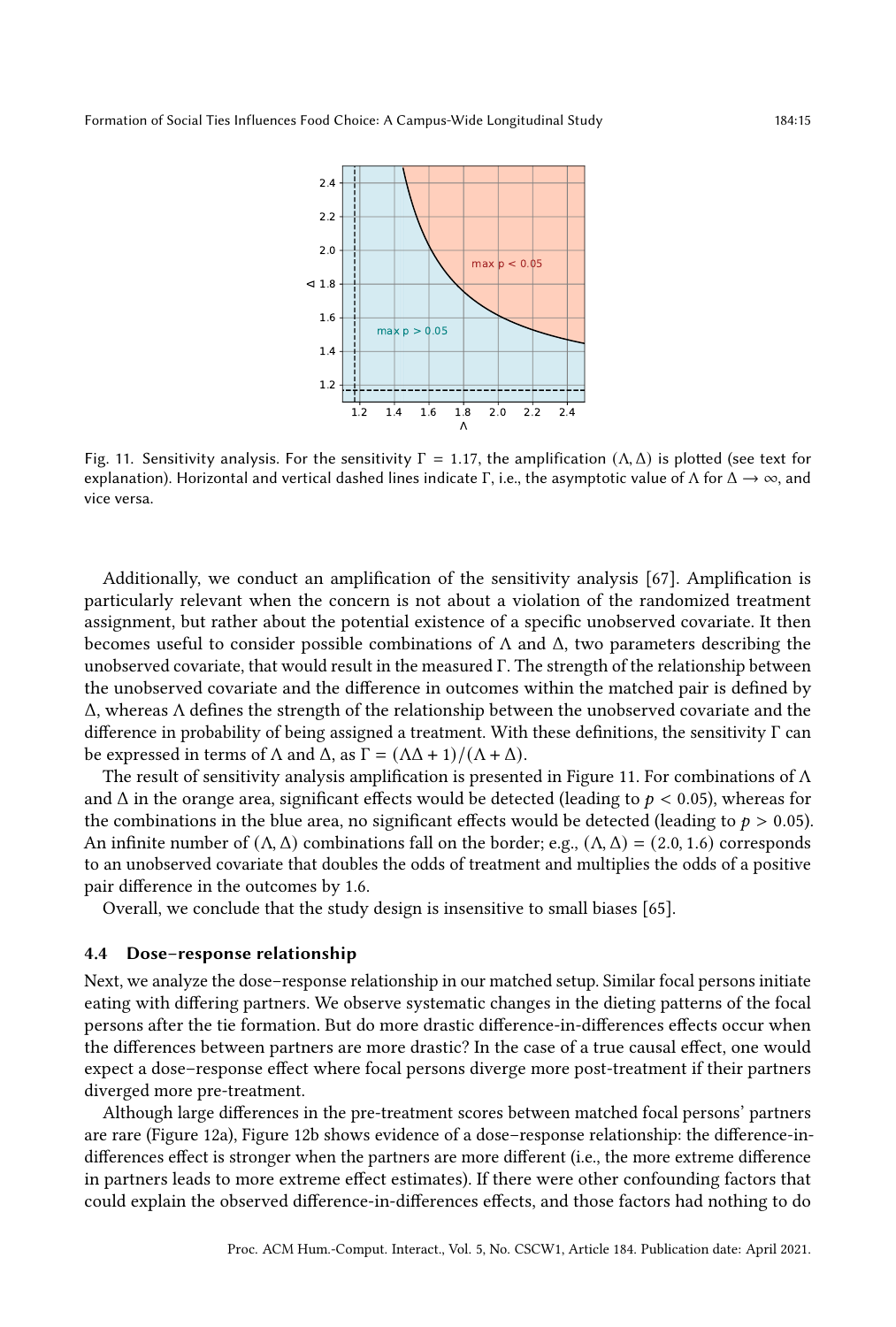<span id="page-15-0"></span>

Fig. 12. Dose–response relationship. (a) Histogram of pre-treatment differences in healthiness scores between partners of paired focal users. (b) Difference-in-differences effect between focal persons in matched pairs, stratified by the pre-treatment differences in healthiness scores between the partners they were exposed to.

with the onset of eating together, we would not expect to find a dose–response relationship. The observed dose–response relationship thus further supports the conclusion of a causal effect.

## 4.5 Stratification by pre-treatment healthiness

Additionally, we would like to understand for whom the treatment is effective. Are there changes across the board with respect to the initial healthiness, or only for specific sub-populations? For whom is the intervention most efficient? We again monitor the differences between post- and pretreatment healthiness scores, but now stratified into quartiles by pre-treatment healthiness score of the focal person (Figure [13\)](#page-15-1). Moreover, we repeat this analysis for post-treatment observation periods of varying length (3, 6, and 12 post-treatment months). In the aligned, post-intervention period, persons who start eating with partners with healthy dieting patterns are characterized with consistently higher healthiness scores compared to the matched counterparts, across strata of the focal person's pre-treatment healthiness score. Note that the fact that the slopes are decreasing may be a simple regression to the mean. The key observation is that, within each stratum, when comparing the outcomes in orange and blue, people who initiate eating with a healthy-eating partner (orange) see a greater post- vs. pre-treatment difference compared to people who initiate eating with an unhealthy-eating partner (blue).

<span id="page-15-1"></span>

Fig. 13. Post-treatment increase in healthiness score, stratified by pre-treatment healthiness score of focal person (with 95% bootstrapped confidence intervals). The difference is shown separately for focal persons who start eating with a person with a positive (orange) vs. negative (blue) healthiness score. The difference is monitored in the first 3, 6, and 12 post-treatment months (left, center, and right panel, respectively).

Proc. ACM Hum.-Comput. Interact., Vol. 5, No. CSCW1, Article 184. Publication date: April 2021.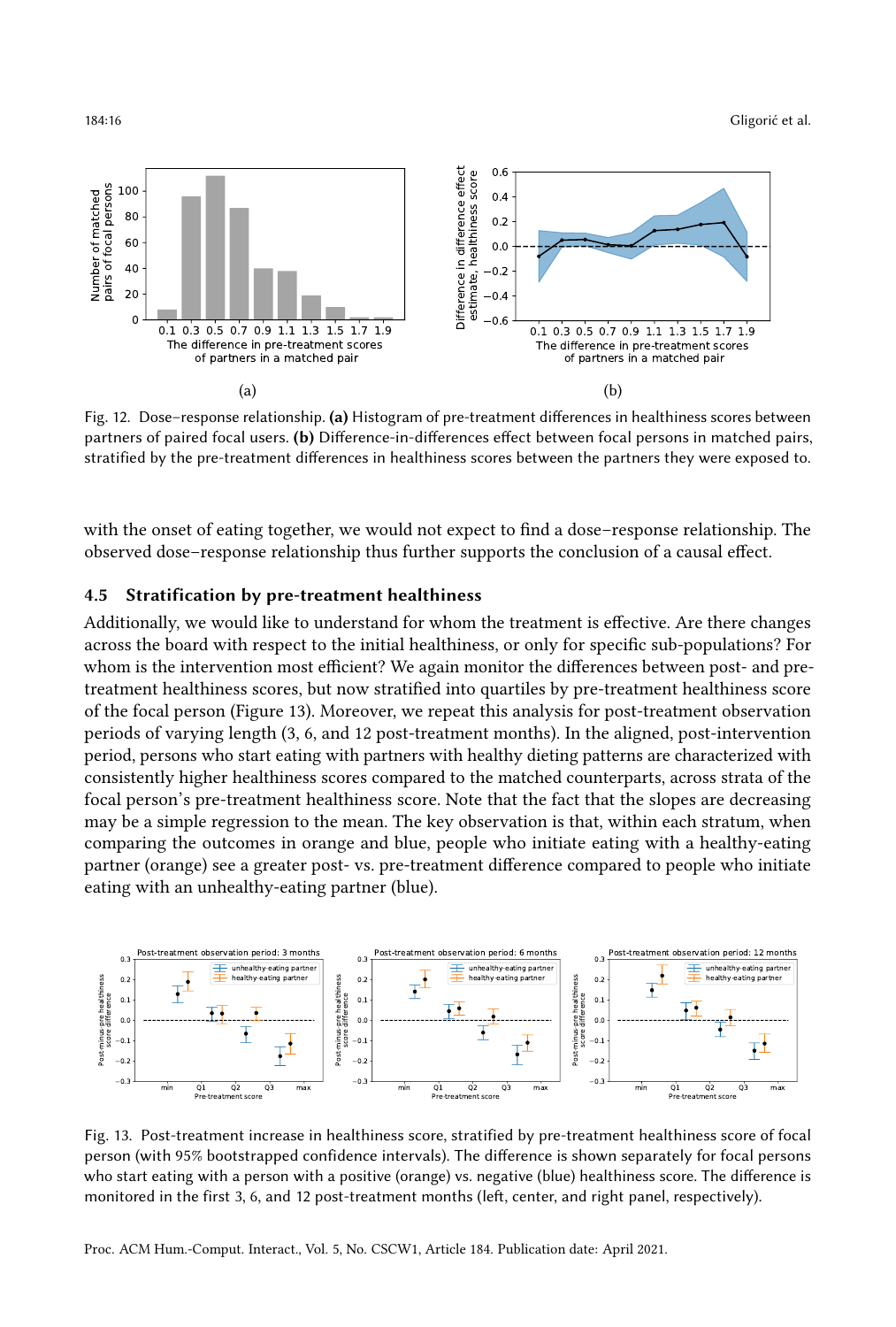<span id="page-16-0"></span>

Fig. 14. Estimated difference-in-differences effects of co-eating onset with healthy- vs. unhealthy-eating partner on frequency of purchased food categories (with 95% confidence intervals approximated as plus/minus two standard errors). Categories with a significant effect are marked in orange (positive) and blue (negative), whereas categories with no significant effect are marked in gray.

## 4.6 Analysis of affected food-item categories

Finally, we set out to understand the influence of new co-eating partners on the rates at which categories of food items are subsequently purchased. Since we observed that the behaviors are modified, we now ask: what items are eaten more, and which less? What foods being purchased and eaten in group settings on campus have the largest influence on others?

To estimate category-specific difference-in-differences effects, we repeat the regression analysis described in Eq. [1,](#page-12-1) but now with a different dependent variable  $y_{cit}$ , which captures the number of items from food category  $c$  purchased by focal user  $i$  in period  $t$ . By fitting a separate regression for each food category c, we obtain category-specific effects  $\delta_c$ .

The estimated effects  $\delta_c$ , together with 95% confidence intervals, are presented in Figure [14.](#page-16-0) We observe that the focal persons initiating to eat with a healthy-eating partner purchase more coffee, lunch meals, coffee from vending machines, soup, fruit, dessert, tea, salad, and wraps, compared to their matched counterparts, who purchase more soft drinks, drinks from vending machines, water, condiments, pizza, kebabs, and crêpes. The values on the  $x$ -axis can be interpreted as the number of purchased items by which the matched focal persons diverge in the post-treatment period. For example, in the six months following tie formation, people who start eating with healthy-eating partners purchase, on average, around two additional meals and around four additional coffees, compared to the matched counterparts. The matched counterparts who start eating with unhealthyeating partners, by contrast, on average purchase around one additional soft drink in the six months following tie formation.

Coffees and lunch meals are the items that see the largest increase after tie formation with a healthy-eating partner. These items are in general purchased in large numbers (Figure [2\)](#page-5-0). Conversely,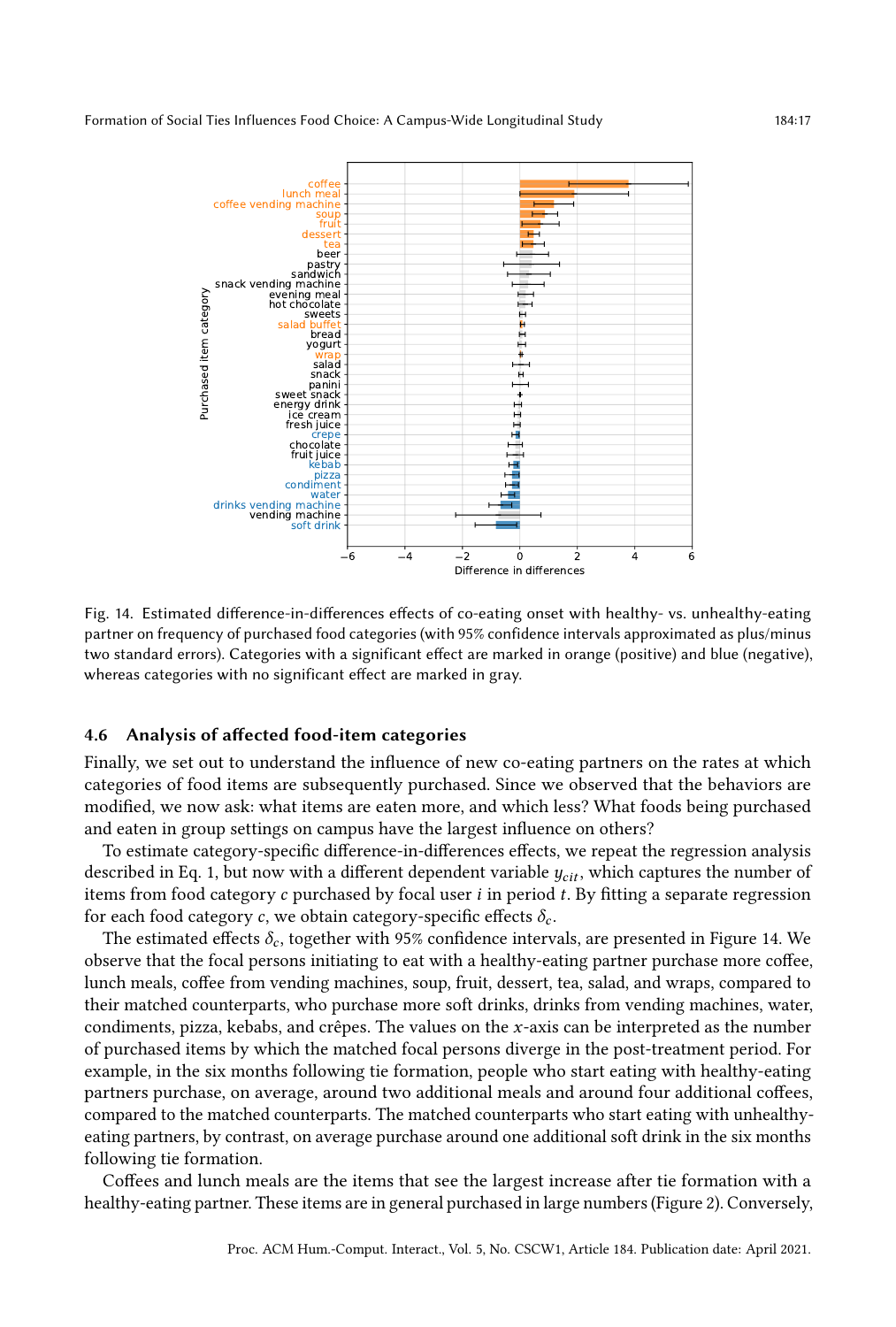items with the strongest effect among the matched counterparts, with the exception of water, loosely form a cluster of potentially unhealthy items that should not be eaten in large quantities. The remaining items with a significant positive effect, soups, fruits, desserts, tea, salad buffet, and wraps are overall less indicative of an unhealthy dietary pattern.

## 5 DISCUSSION AND CONCLUSIONS

We report on a longitudinal observational study of the effect of the formation of social ties on food choice, leveraging a novel source of data: logs of millions of food purchases made over an eight-year period on a major university campus. To estimate causal effects from the passively observed log data, we control confounds in a matched quasi-experimental design: we identify focal persons who start regularly eating with a fixed partner and match focal persons into pairs such that paired focal persons are nearly identical with respect to covariates measured before acquiring the partner, but the new eating partners diverge with respect to the healthiness of their respective food choice behaviors (before tie formation with the focal person).

We observe that the people who acquire a healthy-eating partner change their habits significantly more toward healthy foods than those acquiring an unhealthy-eating partner. We further identify foods whose purchase frequency is impacted significantly by the partner's healthiness of food choice: coffees and lunch meals are the items that see the largest increase on behalf of those who initiate eating with a healthy-eating partner, whereas the matched counterparts, with the exception of water, increase purchases of items that loosely form a cluster of potentially unhealthy items that should not be consumed in large quantities: soft drinks, drinks from vending machines, condiments, pizza, kebabs, and crêpes.

Our findings show that digital traces can be used as a valuable tool for monitoring dietary habits, and can provide valuable insights into the effects of social ties on dietary choices. This work establishes the feasibility of relying on transactional logs in order to monitor food consumption and derive meaningful insights about behavioral patterns taking place at a population scale. Such digital traces can complement small-scale field experiments, making it possible to observe large populations over long time periods.

By relying on a novel transactional dataset and using carefully designed quasi-experimental methodology, we confirm theories of social influence on food choice postulating that social influence plays a prominent role and has a powerful effect on food intake [\[18,](#page-21-2) [38,](#page-22-0) [39,](#page-22-1) [52,](#page-22-2) [76\]](#page-23-0). Conforming to the behavior of others is adaptive, and individuals find it rewarding [\[39\]](#page-22-1). Hence, dietary choices are expected to converge with those of our close social connections.

Additionally, eating norms are known to reduce the intake of unhealthy foods [\[61\]](#page-23-8) in specific contexts. For example, exposure to social eating norms is known to result in a reduction in the weight of consumed high-energy snack foods [\[61\]](#page-23-8). The fact that persons exposed to a partner eating healthy foods eat fewer items that should not be eaten in large quantities (soft drinks, drinks from vending machines, condiments, pizza, kebabs, and crêpes) compared to the counterparts indicates the presence of such positive influence of others.

Finally, we contribute to the rich literature about social influences in eating by demonstrating that, beyond studying social modeling in specific situations [\[82\]](#page-23-22), the naturally or experimentally occurring event of tie formation is an important dimension to consider in order to understand the mechanisms of social influence and their potential for influence and interventions.

Implications. The most imminent utility of measuring the impact of social tie formation on food choice relying on large-scale passively sensed transaction signals lies in its potential to inform public health interventions on campuses. Designing large-scale nutritional interventions is challenging and logistically complicated. Additionally, it is difficult to predict their impact through experimentation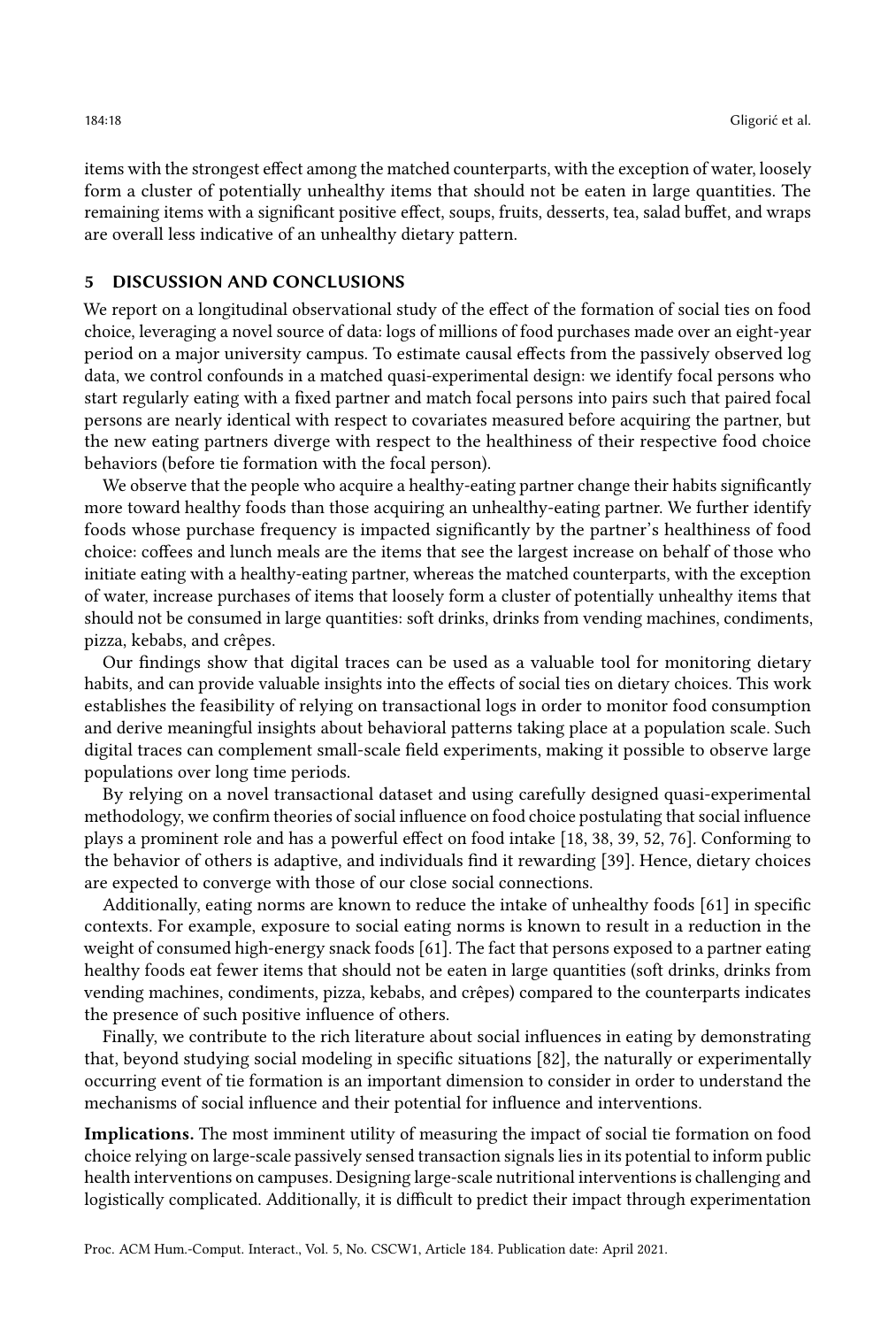due to ethical concerns stemming from the danger of eliciting undesirable effects. This work shows how observational insights based on passively sensed data can be used to evaluate the impact of potential interventions by estimating the impact of similar interventions that occur naturally, without external experimentation.

For instance, in order to incentivize healthy eating habits, university or corporate stakeholders might consider launching programs with disclosure and consent that help students or staff connect onsite with "lunch buddies" and incentivize consumption of meals in a company. Such programs leveraging peer-led nutritional interventions [\[89\]](#page-24-8) would need to take into consideration selfselective disclosure and consent as confounding factors. First, by relying on passively sensed observational data and evaluating the impact of similar interventions, it would be possible to anticipate the impact on the involved individuals ahead of implementing any interventions in the real world. Second, it would be possible to optimize the pairing of people, by estimating on whom the effect of tie formation with others could be strongest. Finally, being informed about what products are most likely to be purchased in modified quantities after tie formation, the stakeholders could optimize the offering of products.

The question of whether the estimated impact of such naturally occurring interventions is identical to the true causal effect, and whether it is expected to mirror the impact of intentional externally induced interventions, remains. In what follows, we discuss the assumptions that would need to hold, and the limitations that should be considered.

Causal assumptions. We discuss what assumptions are necessary for our study design to let us isolate the causal effect of social-tie formation on food consumption. In particular, we consider the assumptions of the potential-outcomes framework [\[68\]](#page-23-23) and the extent to which they can be assumed to hold in the present work.

Stable unit treatment value. Units are assumed not to interfere with each other. In other words, the treatment assignment of one unit does not affect the outcome of another unit, i.e., there is no "spillover" or "contagion." Recall that we require initiation with no more than one peer during the monitored pre- and post-treatment periods. While this restriction ensures that there are no spillovers, our study is unable to capture complex network interactions occurring in on-campus settings. Future work should therefore generalize beyond the studied setup by identifying timevarying treatments and dynamic treatment regimes using g-formula methods [\[79,](#page-23-24) [91\]](#page-24-9).

Consistency. The potential outcome under a treatment is assumed to be equal to the observed outcome when the actual treatment is received. In other words, the counterfactual outcome for treated units is the observed outcome for controls. While our study design attempts to compare people who are similar up to the moment of receiving the treatment by modeling the propensity to be treated, the assumption that the outcome of the matched person would be exactly the outcome of the treated person is untestable.

Positivity. The probability of every treatment for every set of covariates is assumed to be nonzero. In our study, it is reasonable to assume there are no people who could never possibly receive a given treatment.

Ignorability. Finally, the ignorability assumption refers to the absence of unmeasured confounding. By performing a sensitivity analysis, we have attempted to assess the possible impact of unobserved biases if the ignorable treatment assignment assumption is violated. This analysis leads us to conclude that our findings are insensitive to small biases.

Limitations. This study is subject to certain limitations, some of which suggest promising directions for future work. Inherent to observational studies, we recognize the inability to infer true causality. Controlling for all the possible confounds is fundamentally infeasible. Still, we make a step towards understanding the effects of a certain "treatment" on food consumption by developing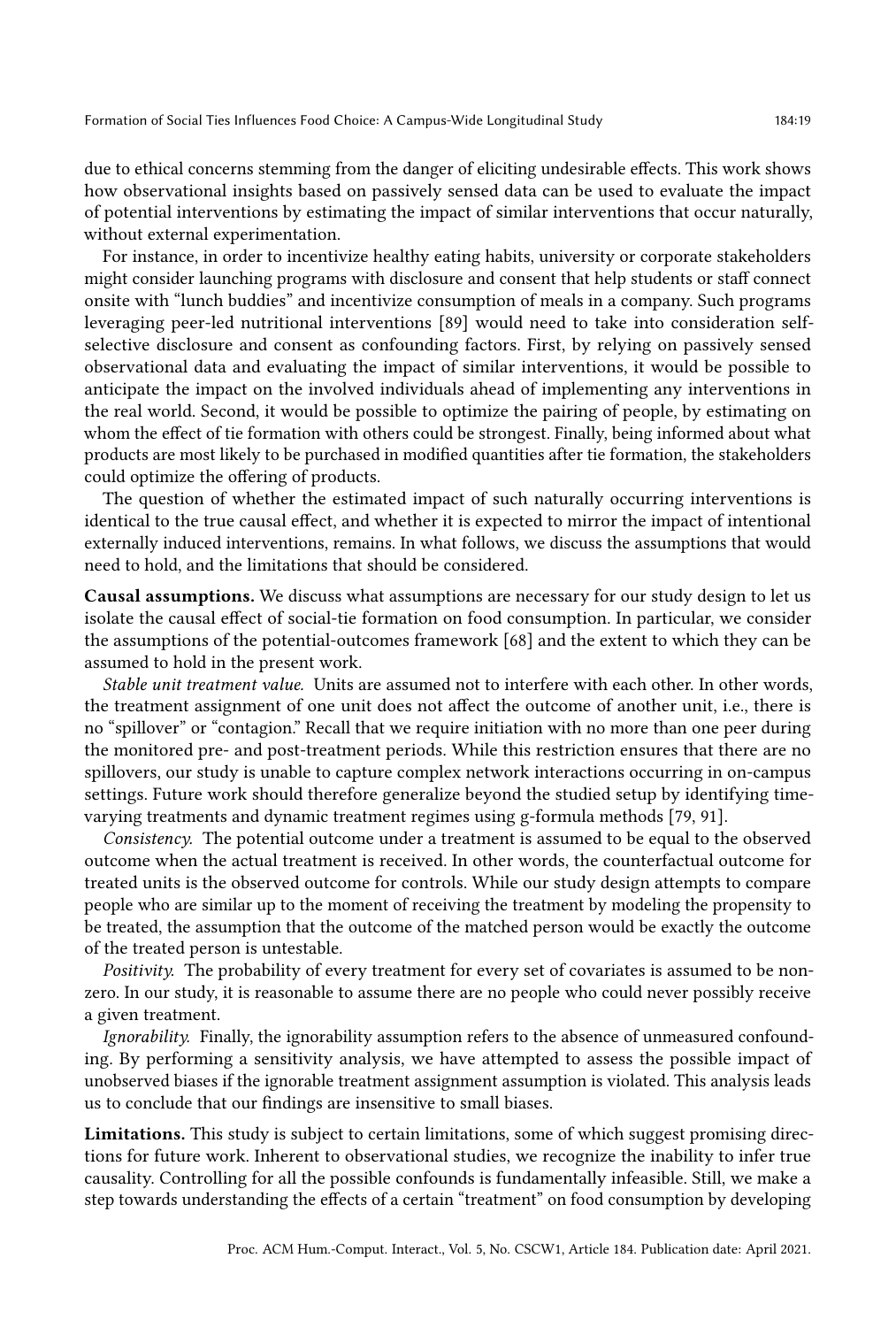a quasi-experimental design based on propensity-score matching and difference-in-differences methods, whereby we seek to minimize biases due to observed confounding variables, enriched with a quantification of the danger of *unobserved* confounding variables via sensitivity analysis. Our work, therefore, provides insights based on passively sensed behavioral signals that go far beyond simpler correlational analyses.

We note that the inference of social ties might be imperfect. However, the fact that a large fraction of ties forms precisely at the beginning of the academic year (with the fall semester), when students are exposed to new fellow students (Figure [2\)](#page-5-0), and the fact that there is a correlation with ground-truth team membership points towards reliability. In addition, we note that we might potentially be detecting the onset of co-eating with a delay (i.e., it actually occurs earlier than detected) if peers eat together as part of a larger group and are not directly adjacent in the queue, or if they use cash for the transaction. That said, we note that any potential delay in estimating the onset would lead to more conservative estimates of the effect of partnering up, as potential changes in the patterns would be counted as purchases before the tie formed.

Construct validity. We also consider the issue of the construct validity of our study design, i.e., the degree to which the obtained indirect measurements (transaction logs of food consumption) are reflecting the true phenomenon that is intended to be measured (actual food consumption). It is reasonable to assume that students and staff indeed consume the food that they purchase. However, one cannot eliminate the possibility of persons borrowing the card, or paying for items consumed by other people. Conversely, people on campus may consume food not recorded in the purchase logs (e.g., food purchased using cash, or food prepared at home or in off-campus restaurants). Future work should determine the extent to which the assumption that purchasing implies consumption, and vice versa, holds.

External validity. Future work should also determine external validity, that is, to what extent behaviors measured on campus reflect other settings off campus, e.g., food consumption—and the complex interplay with food consumption of their social ties at home—in families or in restaurants. People who primarily eat home-cooked food might present a skewed representation of their diet in the studied cafeteria purchase logs, and the fact that individuals might consume food prepared at home introduces unobserved variables into our analyses. For example, people who do not have regular eating partners in extended periods might eat alone because they prefer to eat a peculiar type of food that they cook at home and that is not served on campus, or measured via purchase logs.

Ethical considerations. Nutrition is a potentially sensitive personal behavior. To protect user privacy, the log data used here was accessed exclusively by EPFL personnel involved in this project, and stored and processed exclusively on EPFL servers. The data was obtained with approval from EPFL's Data Protection Officer and was anonymized before it was made available to the researchers for analysis. Finally, we note that our work was conducted retroactively on data that had been collected passively in order to support campus operations. Thus, our analysis did not influence users in any way.

Future work. This study opens the door for future research directions and potential follow-up studies of the mechanisms of social influence beyond those described, such as the role of the campus-wide sustainability challenge (cf. Section [3.1\)](#page-4-1), and if eating with a healthy-eating partner is correlated with other behavioral changes (e.g., switching cafeterias). Future work should further understand the measured behavioral changes by understanding the underlying mechanisms and the social contexts in which the foods are consumed in modified quantities (e.g., socializing by meeting for a cup of coffee versus consuming a meal together). Future work should demonstrate whether modified habits are retained in those individuals who return later to eating alone for long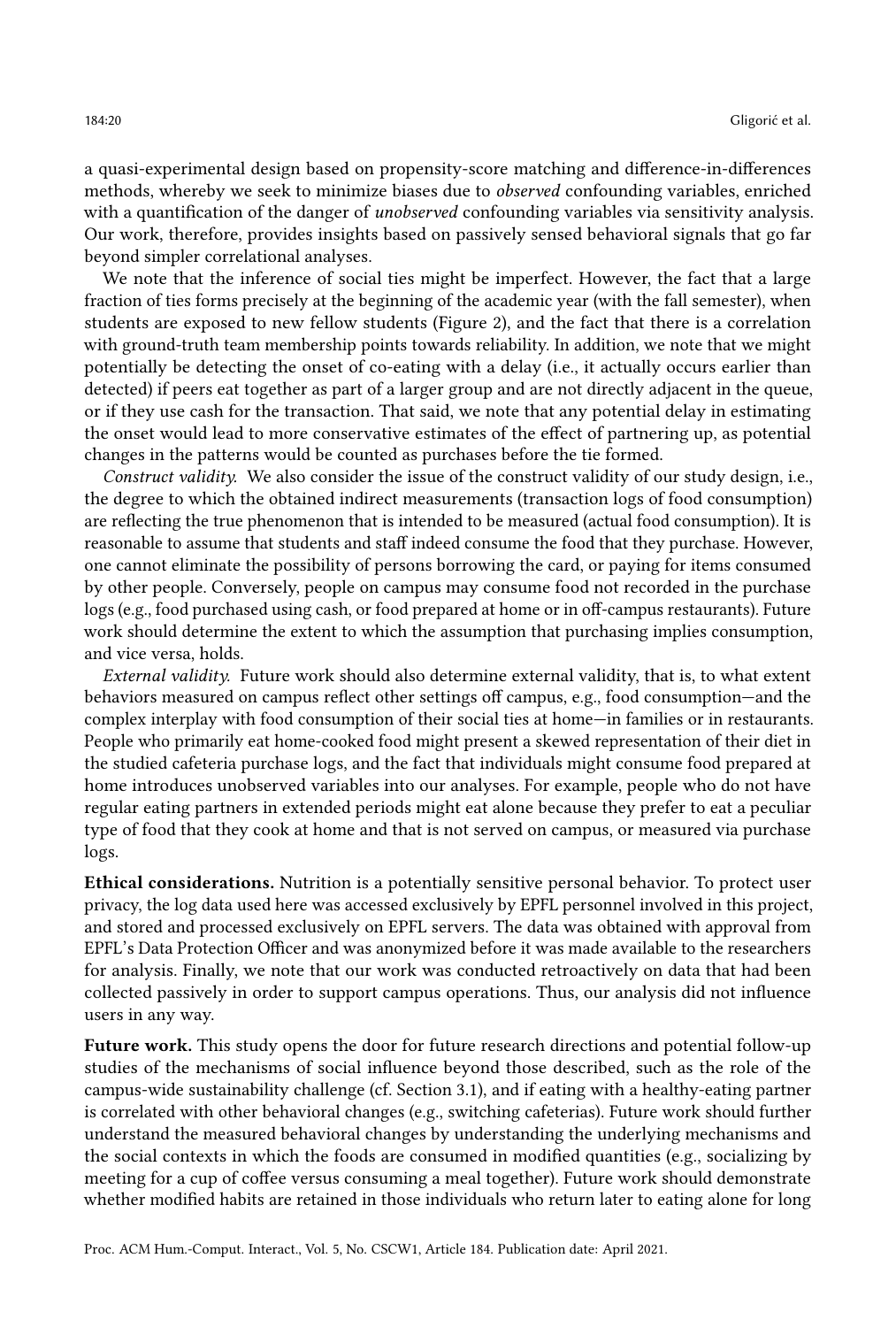stretches, or, if habits are not retained, how the individual regresses to the state they were in before the tie formation, and if so, what is the rate of the decay back.

Beyond food. To the best of our knowledge, this is the first study to leverage large-scale transactional data to retrospectively evaluate the impact of implicit dietary behavioral interventions. We show that purchase logs are useful as an effective sensor to detect behavioral changes in individuals who interact with others. Beyond food purchase logs on campus, this work highlights how careful quasi-experimental comparisons leveraging passively sensed data can be used to measure complex interactions between individuals. The methodology of isolating influence through matched pairwise comparisons has the potential to allow for detecting behavioral changes also in areas relevant to other social computing scenarios. Ambitious questions of how individuals impact behaviors or skills of one another in the context of purchasing decisions, exercise habits, coaching or counselling, travelling, sleep patterns, online interactions, collaborative writing, or coding practice could all be tackled by identifying the onset of such interactions, and comparing outcomes in similar matched persons while controlling for confounds.

Code and data. Although the transaction logs cannot be shared publicly, for transparency we make all analysis code, as well as the food-item and healthiness-score annotations, publicly available: <https://github.com/epfl-dlab/tie-formation-food>

## ACKNOWLEDGMENTS

We would like to thank Nils Rinaldi, Aurore Nembrini, and Philippe Vollichard for their help in obtaining and anonymizing the data. We are also grateful to Jonas Racine and Kiran Garimella for early help with data engineering, and to our reviewers for their helpful suggestions. This project was funded by the Microsoft Swiss Joint Research Center.

## **REFERENCES**

- <span id="page-20-2"></span>[1] Sofiane Abbar, Yelena Mejova, and Ingmar Weber. 2015. You tweet what you eat: Studying food consumption through twitter. In Proceedings of the 33rd Annual ACM Conference on Human Factors in Computing Systems (CHI). 3197–3206.
- <span id="page-20-8"></span>[2] Palakorn Achananuparp and Ingmar Weber. 2016. Extracting food substitutes from food diary via distributional similarity. (2016).
- <span id="page-20-7"></span>[3] Luca Maria Aiello, Rossano Schifanella, Daniele Quercia, and Lucia Del Prete. 2019. Large-scale and high-resolution analysis of food purchases and health outcomes. EPJ Data Science 8, 1 (2019), 14.
- <span id="page-20-1"></span>[4] Sinan Aral, Lev Muchnik, and Arun Sundararajan. 2009. Distinguishing influence-based contagion from homophilydriven diffusion in dynamic networks. Proceedings of the National Academy of Sciences 106, 51 (2009), 21544-21549.
- <span id="page-20-3"></span>[5] Dan Ariely and Jonathan Levav. 2000. Sequential choice in group settings: Taking the road less traveled and less enjoyed. Journal of Consumer Research 27, 3 (2000), 279–290.
- <span id="page-20-5"></span>[6] Kylie Ball, Robert W Jeffery, Gavin Abbott, Sarah A McNaughton, and David Crawford. 2010. Is healthy behavior contagious: associations of social norms with physical activity and healthy eating. International Journal of Behavioral Nutrition and Physical Activity 7, 1 (2010), 86.
- <span id="page-20-10"></span>[7] Kieron J Barclay, Christofer Edling, and Jens Rydgren. 2013. Peer clustering of exercise and eating behaviours among young adults in Sweden: a cross-sectional study of egocentric network data. BMC Public Health 13, 1 (2013), 784.
- <span id="page-20-9"></span>[8] Mehrab Bin Morshed, Samruddhi Shreeram Kulkarni, Richard Li, Koustuv Saha, Leah Galante Roper, Lama Nachman, Hong Lu, Lucia Mirabella, Sanjeev Srivastava, Munmun De Choudhury, Kaya de Barbaro, Thomas Ploetz, and Gregory D Abowd. 2020. A Real-Time eating detection system for capturing eating moments and triggering ecological momentary assessments to obtain further context: system development and validation study. JMIR mHealth and uHealth 8, 12 (2020).
- <span id="page-20-4"></span>[9] Leann Lipps Birch. 1980. Effects of peer models' food choices and eating behaviors on preschoolers' food preferences. Child Development (1980), 489–496.
- <span id="page-20-6"></span>[10] DJ Blok, Pepijn van Empelen, FJ Van Lenthe, Jan Hendrik Richardus, and SJ De Vlas. 2013. Unhealthy behaviour is contagious: an invitation to exploit models for infectious diseases. Epidemiology & Infection 141, 3 (2013), 667-669.
- <span id="page-20-0"></span>[11] Ann Bowling. 2005. Mode of questionnaire administration can have serious effects on data quality. Journal of Public Health 27, 3 (2005), 281–291.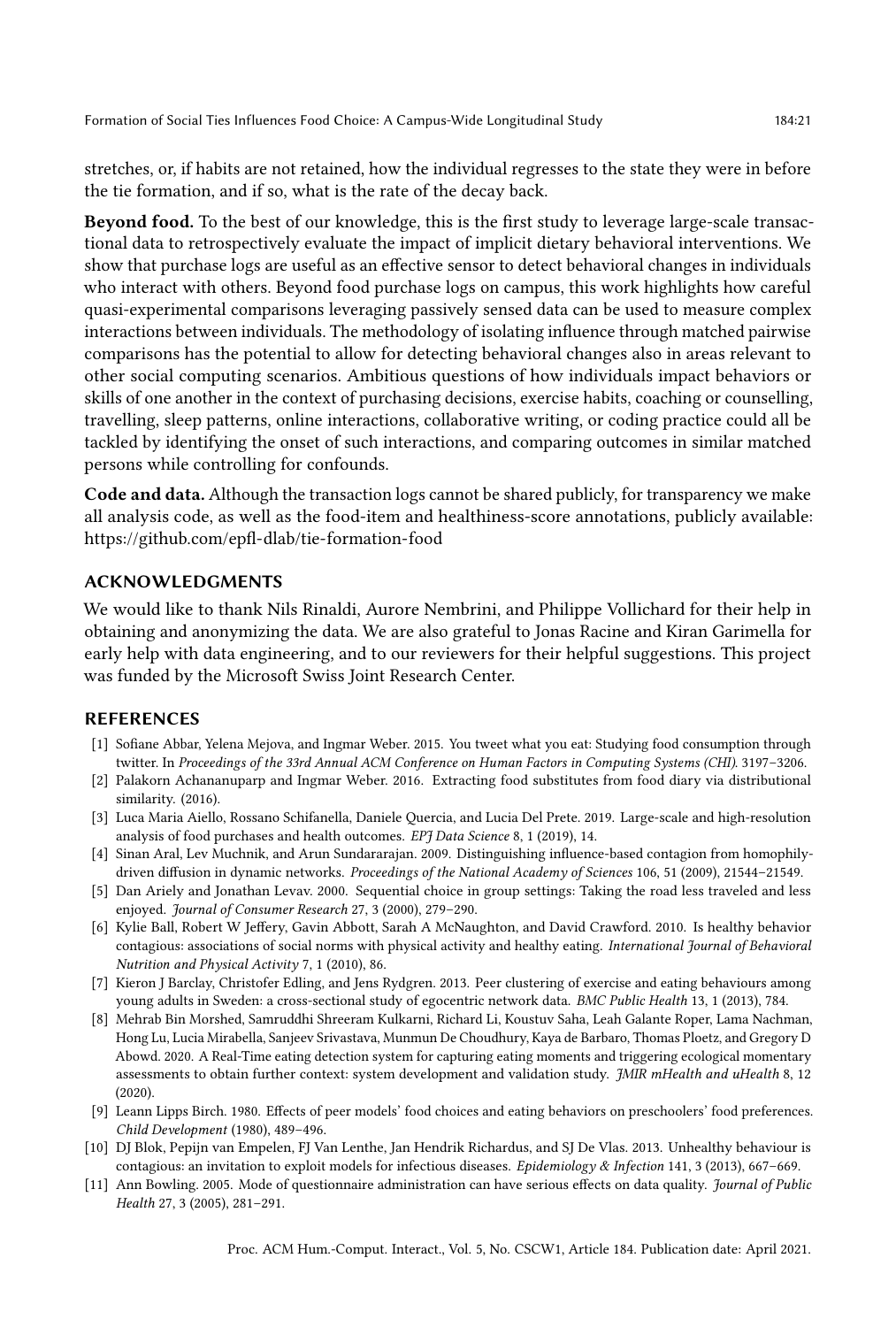- <span id="page-21-19"></span>[12] David L Buckeridge, Katia Charland, Alice Labban, and Yu Ma. 2014. A method for neighborhood-level surveillance of food purchasing. Annals of the New York Academy of Sciences 1331, 1 (2014), 270–277.
- <span id="page-21-10"></span>[13] Nicoletta Cavazza, Margherita Guidetti, and Fabrizio Butera. 2017. Portion size tells who I am, food type tells who you are: Specific functions of amount and type of food in same-and opposite-sex dyadic eating contexts. Appetite 112 (2017), 96–101.
- <span id="page-21-7"></span>[14] Stevie Chancellor, Zhiyuan Lin, Erica L. Goodman, Stephanie Zerwas, and Munmun De Choudhury. 2016. Quantifying and predicting mental illness severity in online pro-eating disorder communities. In Proceedings of the 19th ACM Conference on Computer-Supported Cooperative Work & Social Computing (CSCW). 1171–1184.
- <span id="page-21-20"></span>[15] Martin J Chorley, Luca Rossi, Gareth Tyson, and Matthew J Williams. 2016. Pub crawling at scale: tapping untappd to explore social drinking. In Proceedings of the 10th International AAAI Conference on Web and Social Media (ICWSM).
- <span id="page-21-3"></span>[16] Nicholas A Christakis and James H Fowler. 2007. The spread of obesity in a large social network over 32 years. New England Journal of Medicine 357, 4 (2007), 370–379.
- <span id="page-21-8"></span>[17] Chelsea D Christie and Frances S Chen. 2018. Vegetarian or meat? Food choice modeling of main dishes occurs outside of awareness. Appetite 121 (2018), 50–54.
- <span id="page-21-2"></span>[18] Emily IM Collins, Jason M Thomas, Eric Robinson, Paul Aveyard, Susan A Jebb, C Peter Herman, and Suzanne Higgs. 2019. Two observational studies examining the effect of a social norm and a health message on the purchase of vegetables in student canteen settings. Appetite 132 (2019), 122–130.
- <span id="page-21-4"></span>[19] Felicia Cordeiro, Elizabeth Bales, Erin Cherry, and James Fogarty. 2015. Rethinking the mobile food journal: Exploring opportunities for lightweight photo-based capture. In Proceedings of the 33rd Annual ACM Conference on Human Factors in Computing Systems (CHI). 3207–3216.
- <span id="page-21-5"></span>[20] Felicia Cordeiro, Daniel A. Epstein, Edison Thomaz, Elizabeth Bales, Arvind K. Jagannathan, Gregory D. Abowd, and James Fogarty. 2015. Barriers and negative nudges: Exploring challenges in food journaling. In Proceedings of the 33rd Annual ACM Conference on Human Factors in Computing Systems (CHI). 1159–1162.
- <span id="page-21-21"></span>[21] David J Crandall, Lars Backstrom, Dan Cosley, Siddharth Suri, Daniel Huttenlocher, and Jon Kleinberg. 2010. Inferring social ties from geographic coincidences. Proceedings of the National Academy of Sciences 107, 52 (2010), 22436-22441.
- <span id="page-21-15"></span>[22] Tegan Cruwys, Kirsten E. Bevelander, and Roel C.J. Hermans. 2015. Social modeling of eating: A review of when and why social influence affects food intake and choice. Appetite 86 (2015), 3-18.
- <span id="page-21-18"></span>[23] Munmun De Choudhury, Sanket Sharma, and Emre Kiciman. 2016. Characterizing dietary choices, nutrition, and language in food deserts via social media. In Proceedings of the 19th ACM conference on computer-supported cooperative work & social computing (CSCW). 1157–1170.
- <span id="page-21-11"></span>[24] Kayla de la Haye, Garry Robins, Philip Mohr, and Carlene Wilson. 2010. Obesity-related behaviors in adolescent friendship networks. Social Networks 32, 3 (2010), 161–167.
- <span id="page-21-12"></span>[25] Kayla de la Haye, Garry Robins, Philip Mohr, and Carlene Wilson. 2011. How physical activity shapes, and is shaped by, adolescent friendships. Social Science and Medicine 73, 5 (2011), 719–728.
- <span id="page-21-9"></span>[26] Kayla De La Haye, Garry Robins, Philip Mohr, and Carlene Wilson. 2013. Adolescents' intake of junk food: Processes and mechanisms driving consumption similarities among friends. Journal of Research on Adolescence 23, 3 (2013), 524–536.
- <span id="page-21-0"></span>[27] Mary Delaney and Mary McCarthy. 2011. Food choice and health across the life course: A qualitative study examining food choice in older Irish adults. Journal of Food Products Marketing 17, 2-3 (2011), 114–140.
- <span id="page-21-16"></span>[28] Marla E. Eisenberg, Dianne Neumark-Sztainer, Mary Story, and Cheryl Perry. 2005. The role of social norms and friends' influences on unhealthy weight-control behaviors among adolescent girls. Social Science & Medicine 60, 6 (2005), 1165–1173.
- <span id="page-21-14"></span>[29] Gerda I.J. Feunekes, Cees de Graaf, Saskia Meyboom, and Wija A. van Staveren. 1998. Food choice and fat intake of adolescents and adults: Associations of intakes within social networks. Preventive Medicine 27, 5 (1998), 645–656.
- <span id="page-21-6"></span>[30] Tara Finnerty, Sue Reeves, Jaqueline Dabinett, Yvonne M Jeanes, and Claus Vögele. 2010. Effects of peer influence on dietary intake and physical activity in schoolchildren. Public Health Nutrition 13, 3 (2010), 376–383.
- <span id="page-21-17"></span>[31] Brianna Fjeldsoe, Maike Neuhaus, Elisabeth Winkler, and Elizabeth Eakin. 2011. Systematic review of maintenance of behavior change following physical activity and dietary interventions. Health Psychology 30, 1 (2011), 99.
- <span id="page-21-13"></span>[32] Adam Fletcher, Chris Bonell, and Annik Sorhaindo. 2011. You are what your friends eat: systematic review of social network analyses of young people's eating behaviours and bodyweight. Journal of Epidemiology & Community Health 65, 6 (2011), 548–555.
- <span id="page-21-1"></span>[33] Emmanuela Gakidou, Ashkan Afshin, Amanuel Alemu Abajobir, Kalkidan Hassen Abate, Cristiana Abbafati, Kaja M Abbas, Foad Abd-Allah, Abdishakur M Abdulle, Semaw Ferede Abera, Victor Aboyans, et al. 2017. Global, regional, and national comparative risk assessment of 84 behavioural, environmental and occupational, and metabolic risks or clusters of risks, 1990–2016: a systematic analysis for the Global Burden of Disease Study 2016. The Lancet 390, 10100 (2017), 1345–1422.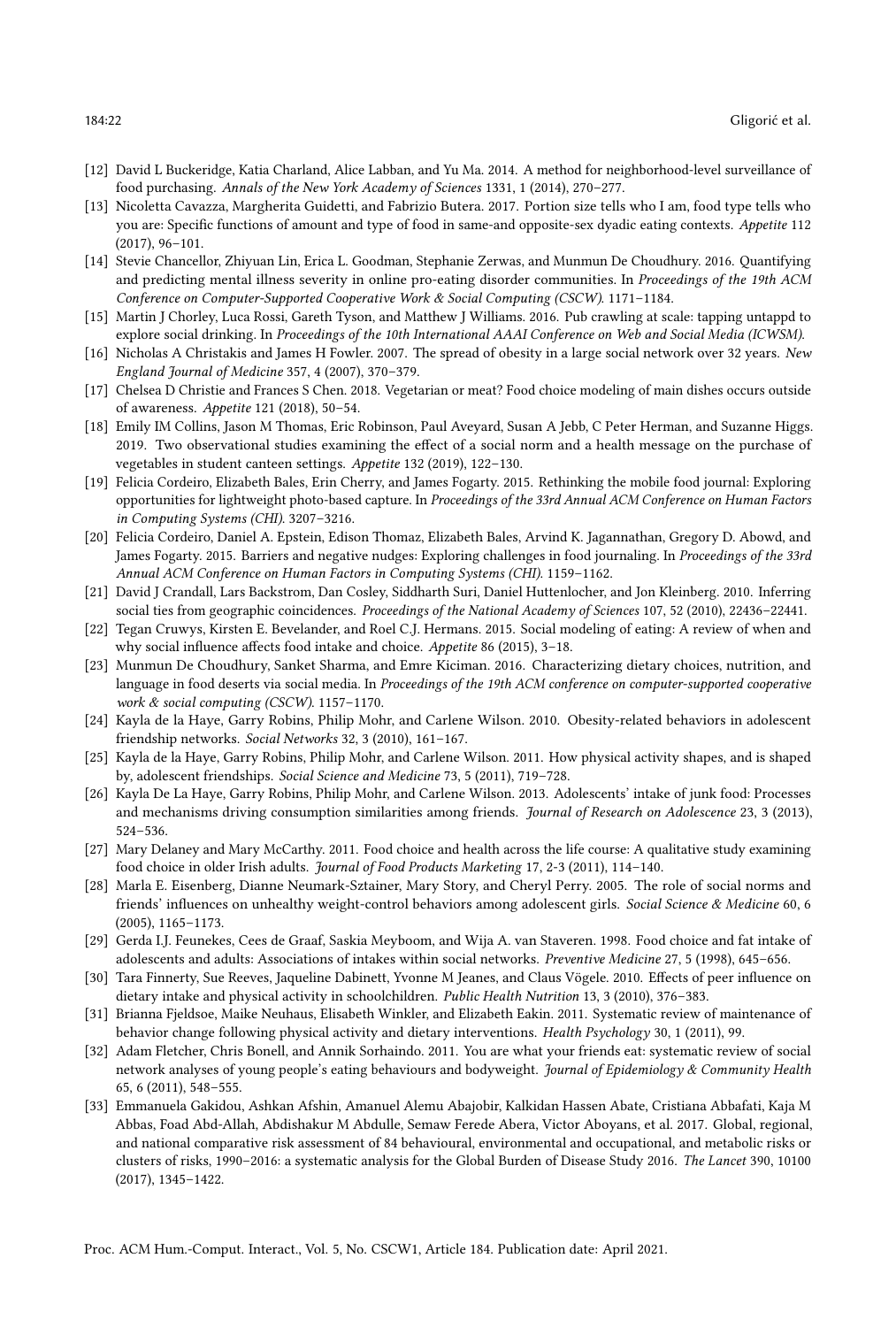Formation of Social Ties Influences Food Choice: A Campus-Wide Longitudinal Study 184:23

- <span id="page-22-13"></span>[34] Joel Gittelsohn, Megan Rowan, and Preety Gadhoke. 2012. Interventions in small food stores to change the food environment, improve diet, and reduce risk of chronic disease. Preventing Chronic Disease 9 (2012).
- <span id="page-22-14"></span>[35] Samuel L Groseclose and David L Buckeridge. 2017. Public health surveillance systems: recent advances in their use and evaluation. Annual Review of Public Health 38 (2017), 57–79.
- <span id="page-22-3"></span>[36] Brook E Harmon, Melinda Forthofer, Erin O Bantum, and Claudio R Nigg. 2016. Perceived influence and college students' diet and physical activity behaviors: an examination of ego-centric social networks. BMC Public Health 16, 1 (2016), 1–10.
- <span id="page-22-10"></span>[37] Roel CJ Hermans, Junilla K Larsen, C Peter Herman, and Rutger CME Engels. 2009. Effects of social modeling on young women's nutrient-dense food intake. Appetite 53, 1 (2009), 135–138.
- <span id="page-22-0"></span>[38] Marion M Hetherington, Annie S Anderson, Geraldine NM Norton, and Lisa Newson. 2006. Situational effects on meal intake: A comparison of eating alone and eating with others. *Physiology & Behavior* 88, 4-5 (2006), 498–505.
- <span id="page-22-1"></span>[39] Suzanne Higgs and Jason Thomas. 2016. Social influences on eating. Current Opinion in Behavioral Sciences 9 (2016),  $1 - 6$ .
- <span id="page-22-17"></span>[40] Patrick D. Howell, Layla D. Martin, Hesamoddin Salehian, Chul Lee, Kyler M. Eastman, and Joohyun Kim. 2016. Analyzing taste preferences from crowdsourced food entries. In Proceedings of the 6th International Conference on Digital Health Conference (DH). 131–140.
- <span id="page-22-12"></span>[41] Robert W Jeffery, Rena R Wing, Carolyn Thorson, Lisa R Burton, Cheryl Raether, Jean Harvey, and Monica Mullen. 1993. Strengthening behavioral interventions for weight loss: a randomized trial of food provision and monetary incentives. Journal of Consulting and Clinical Psychology 61, 6 (1993), 1038.
- <span id="page-22-19"></span>[42] Eric S Johnson, Barbara A Bartman, Becky A Briesacher, Neil S Fleming, Tobias Gerhard, Cynthia J Kornegay, Parivash Nourjah, Brian Sauer, Glen T Schumock, Art Sedrakyan, et al. 2013. The incident user design in comparative effectiveness research. Pharmacoepidemiology and Drug Safety 22, 1 (2013), 1–6.
- <span id="page-22-8"></span>[43] O Kakaa, F Bert, C Botezatu, MR Gualano, and R Siliquini. 2018. How we make choices about food? Analysis of factors influencing food expenditure in Northern Italy. European Journal of Public Health 28 (11 2018).
- <span id="page-22-21"></span>[44] Emre Kıcıman, Scott Counts, and Melissa Gasser. 2018. Using longitudinal social media analysis to understand the effects of early college alcohol use. Proceedings of the International AAAI Conference on Web and Social Media (ICWSM) (2018).
- <span id="page-22-5"></span>[45] Gueorgi Kossinets and Duncan J Watts. 2006. Empirical analysis of an evolving social network. Science 311, 5757 (2006), 88–90.
- <span id="page-22-22"></span>[46] Peter A Lachenbruch and Cornelius J Lynch. 1998. Assessing screening tests: extensions of McNemar's test. Statistics in Medicine 17, 19 (1998), 2207–2217.
- <span id="page-22-23"></span>[47] Michael Lechner. 2011. The estimation of causal effects by difference-in-difference methods. Foundations and Trends in Econometrics 4, 3 (2011), 165–224.
- <span id="page-22-20"></span>[48] Jennifer L Lund, David B Richardson, and Til Stürmer. 2015. The active comparator, new user study design in pharmacoepidemiology: historical foundations and contemporary application. Current Epidemiology Reports 2, 4 (2015), 221–228.
- <span id="page-22-4"></span>[49] Anmol Madan, Sai T Moturu, David Lazer, and Alex Sandy Pentland. 2010. Social sensing: obesity, unhealthy eating and exercise in face-to-face networks. In Wireless Health 2010. 104–110.
- <span id="page-22-9"></span>[50] Brent McFerran, Darren W. Dahl, Gavan J. Fitzsimons, and Andrea C. Morales. 2010. I'll have what she's having: Effects of social influence and body type on the food choices of others. Journal of Consumer Research 36, 6 (2010), 915–929.
- <span id="page-22-15"></span>[51] Yelena Mejova, Sofiane Abbar, and Hamed Haddadi. 2016. Fetishizing food in digital age:# foodporn around the world. In Tenth International AAAI Conference on Web and Social Media (ICWSM).
- <span id="page-22-2"></span>[52] Saar Mollen, Rajiv N Rimal, Robert AC Ruiter, and Gerjo Kok. 2013. Healthy and unhealthy social norms and food selection. Findings from a field-experiment. Appetite 65 (2013), 83–89.
- <span id="page-22-7"></span>[53] AE Munt, SR Partridge, and M Allman-Farinelli. 2017. The barriers and enablers of healthy eating among young adults: A missing piece of the obesity puzzle: A scoping review. Obesity Reviews 18, 1 (2017), 1–17.
- <span id="page-22-18"></span>[54] Erik C Nook and Jamil Zaki. 2015. Social norms shift behavioral and neural responses to foods. Journal of Cognitive Neuroscience 27, 7 (2015), 1412–1426.
- <span id="page-22-16"></span>[55] Ferda Ofli, Yusuf Aytar, Ingmar Weber, Raggi Al Hammouri, and Antonio Torralba. 2017. Is saki# delicious?: The food perception gap on Instagram and its relation to health. In Proceedings of the 26th International Conference on World Wide Web (WWW). 509–518.
- <span id="page-22-11"></span>[56] Mark A Pachucki, Paul F Jacques, and Nicholas A Christakis. 2011. Social network concordance in food choice among spouses, friends, and siblings. American Journal of Public Health 101, 11 (2011), 2170–2177.
- <span id="page-22-6"></span>[57] Jessica A. Pater, Oliver L. Haimson, Nazanin Andalibi, and Elizabeth D. Mynatt. 2016. "Hunger hurts but starving works": Characterizing the presentation of eating disorders online. In Proceedings of the 19th ACM Conference on Computer-Supported Cooperative Work & Social Computing (CSCW). 1185–1200.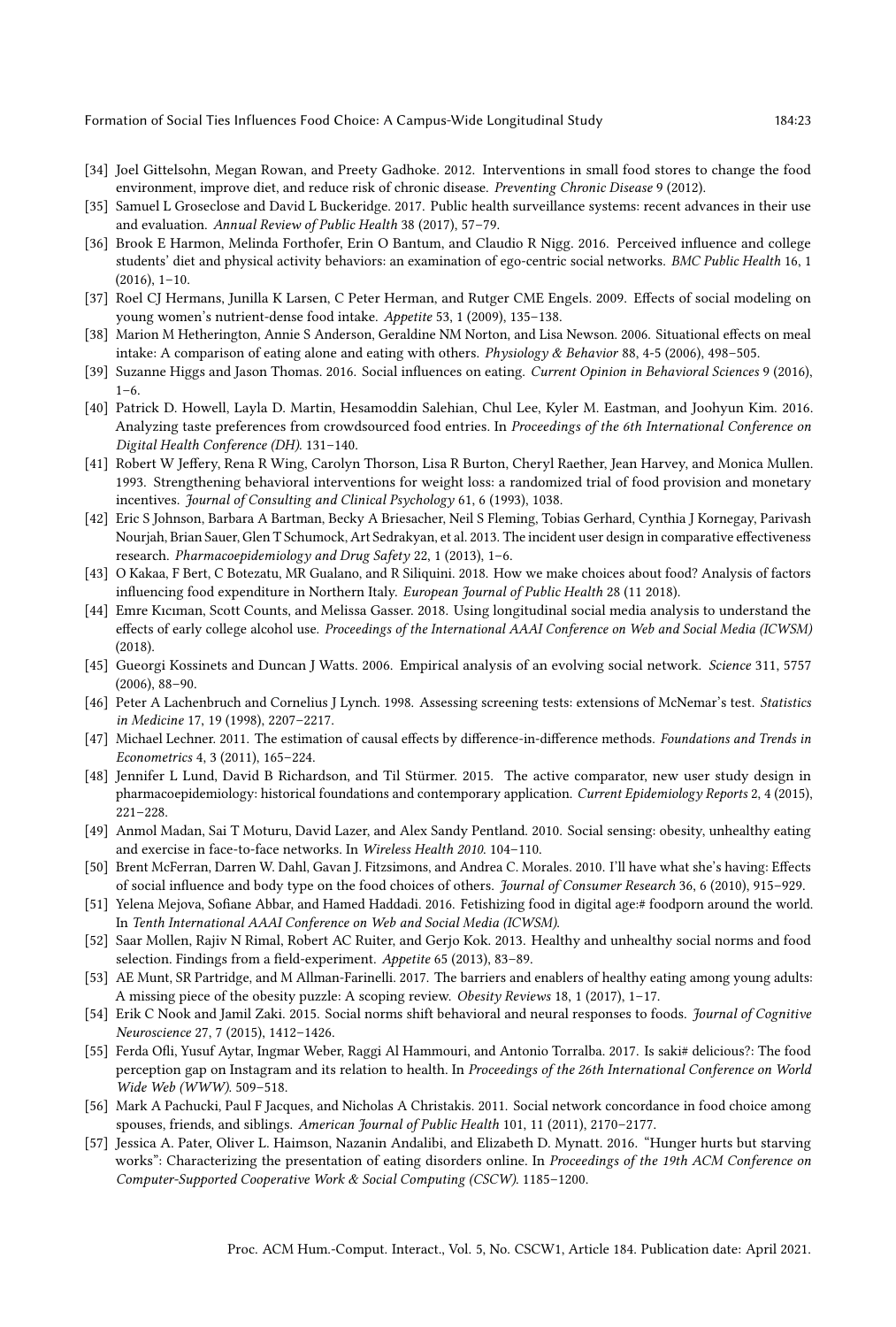- <span id="page-23-3"></span>[58] Heather Patrick and Theresa A Nicklas. 2005. A review of family and social determinants of children's eating patterns and diet quality. Journal of the American College of Nutrition 24, 2 (2005), 83–92.
- <span id="page-23-10"></span>[59] Susanne Pedersen, Alice Grønhøj, and John Thøgersen. 2015. Following family or friends. Social norms in adolescent healthy eating. Appetite 86 (2015), 54-60.
- <span id="page-23-12"></span>[60] Christian Reynolds, Liam Goucher, Tom Quested, Sarah Bromley, Sam Gillick, Victoria K Wells, David Evans, Lenny Koh, Annika Carlsson Kanyama, Cecilia Katzeff, et al. 2019. Consumption-stage food waste reduction interventions–What works and how to design better interventions. Food Policy 83 (2019), 7–27.
- <span id="page-23-8"></span>[61] Eric Robinson, Jackie Blissett, and Suzanne Higgs. 2013. Social influences on eating: implications for nutritional interventions. Nutrition Research Reviews 26, 2 (2013), 166–176.
- <span id="page-23-1"></span>[62] Eric Robinson and Suzanne Higgs. 2013. Food choices in the presence of "healthy" and "unhealthy" eating partners. British Journal of Nutrition 109, 4 (2013), 765–771.
- <span id="page-23-2"></span>[63] Eric Robinson, Jason Thomas, Paul Aveyard, and Suzanne Higgs. 2014. What everyone else is eating: A systematic review and meta-analysis of the effect of informational eating norms on eating behavior. Journal of the Academy of Nutrition and Dietetics 114, 3 (2014), 414–429.
- <span id="page-23-14"></span>[64] Markus Rokicki, Christoph Trattner, and Eelco Herder. 2018. The impact of recipe features, social cues and demographics on estimating the healthiness of online recipes. In Proceedings of the 12th International AAAI Conference on Web and Social Media (ICWSM).
- <span id="page-23-21"></span>[65] Paul R Rosenbaum. 2017. Observation and experiment. Harvard University Press.
- <span id="page-23-19"></span>[66] Paul R. Rosenbaum and Donald B. Rubin. 1983. The central role of the propensity score in observational studies for causal effects. Biometrika 70, 1 (04 1983), 41–55.
- <span id="page-23-20"></span>[67] Paul R Rosenbaum and Jeffrey H Silber. 2009. Amplification of sensitivity analysis in matched observational studies. J. Amer. Statist. Assoc. 104, 488 (2009), 1398–1405.
- <span id="page-23-23"></span>[68] Donald B Rubin. 2005. Causal inference using potential outcomes: Design, modeling, decisions. J. Amer. Statist. Assoc. 100, 469 (2005), 322–331.
- <span id="page-23-16"></span>[69] Adam Sadilek, Stephanie Caty, Lauren DiPrete, Raed Mansour, Tom Schenk, Mark Bergtholdt, Ashish Jha, Prem Ramaswami, and Evgeniy Gabrilovich. 2018. Machine-learned epidemiology: real-time detection of foodborne illness at scale. npj Digital Medicine 1, 1 (2018), 36.
- <span id="page-23-9"></span>[70] Sarah-Jeanne Salvy, Kayla De La Haye, Julie C Bowker, and Roel CJ Hermans. 2012. Influence of peers and friends on children's and adolescents' eating and activity behaviors. Physiology & Behavior 106, 3 (2012), 369-378.
- <span id="page-23-4"></span>[71] Sarah-Jeanne Salvy, Elizabeth Kieffer, and Leonard H Epstein. 2008. Effects of social context on overweight and normal-weight children's food selection. Eating Behaviors 9, 2 (2008), 190–196.
- <span id="page-23-17"></span>[72] Yasaman S Sefidgar, Woosuk Seo, Kevin S Kuehn, Tim Althoff, Anne Browning, Eve Riskin, Paula S Nurius, Anind K Dey, and Jennifer Mankoff. 2019. Passively-sensed behavioral correlates of discrimination events in college students. Proceedings of the ACM on Computer-Supported Cooperative Work & Social Computing (CSCW) (2019), 1–29.
- <span id="page-23-6"></span>[73] Cosma Rohilla Shalizi and Edward McFowland III. 2016. Estimating causal peer influence in homophilous social networks by inferring latent locations. (2016).
- <span id="page-23-7"></span>[74] Cosma Rohilla Shalizi and Andrew C Thomas. 2011. Homophily and contagion are generically confounded in observational social network studies. Sociological Methods & Research 40, 2 (2011), 211–239.
- <span id="page-23-15"></span>[75] Sanket S Sharma and Munmun De Choudhury. 2015. Measuring and characterizing nutritional information of food and ingestion content in Instagram. In Proceedings of the 24th International Conference on World Wide Web (WWW). 115–116.
- <span id="page-23-0"></span>[76] Richard Shepherd. 1999. Social determinants of food choice. Proceedings of the Nutrition Society 58, 4 (1999), 807–812.
- <span id="page-23-5"></span>[77] Clifford Stevenson, Glenda Doherty, Julie Barnett, Orla T Muldoon, and Karen Trew. 2007. Adolescents' views of food and eating: Identifying barriers to healthy eating. Journal of Adolescence 30, 3 (2007), 417–434.
- <span id="page-23-18"></span>[78] V. Das Swain, H. Kwon, B. Saket, M. Bin Morshed, K. Tran, D. Patel, Y. Tian, J. Philipose, Y. Cui, T. Plötz, M. De Choudhury, and G. D. Abowd. 2020. Leveraging WiFi network logs to infer social interactions: A case study of academic performance and student behavior. arXiv[:2005.11228](https://arxiv.org/abs/2005.11228)
- <span id="page-23-24"></span>[79] Sarah L Taubman, James M Robins, Murray A Mittleman, and Miguel A Hernán. 2009. Intervening on risk factors for coronary heart disease: an application of the parametric g-formula. International Journal of Epidemiology 38, 6 (2009), 1599–1611.
- <span id="page-23-13"></span>[80] Edison Thomaz, Irfan Essa, and Gregory D. Abowd. 2015. A practical approach for recognizing eating moments with wrist-mounted inertial sensing. In Proceedings of the 2015 ACM International Joint Conference on Pervasive and Ubiquitous Computing (UbiComp). 1029–1040.
- <span id="page-23-11"></span>[81] Lukar E Thornton, Robert W Jeffery, and David A Crawford. 2013. Barriers to avoiding fast-food consumption in an environment supportive of unhealthy eating. Public Health Nutrition 16, 12 (2013), 2105–2113.
- <span id="page-23-22"></span>[82] Lenny R Vartanian, Samantha Spanos, C Peter Herman, and Janet Polivy. 2015. Modeling of food intake: a meta-analytic review. Social Influence 10, 3 (2015), 119–136.

Proc. ACM Hum.-Comput. Interact., Vol. 5, No. CSCW1, Article 184. Publication date: April 2021.